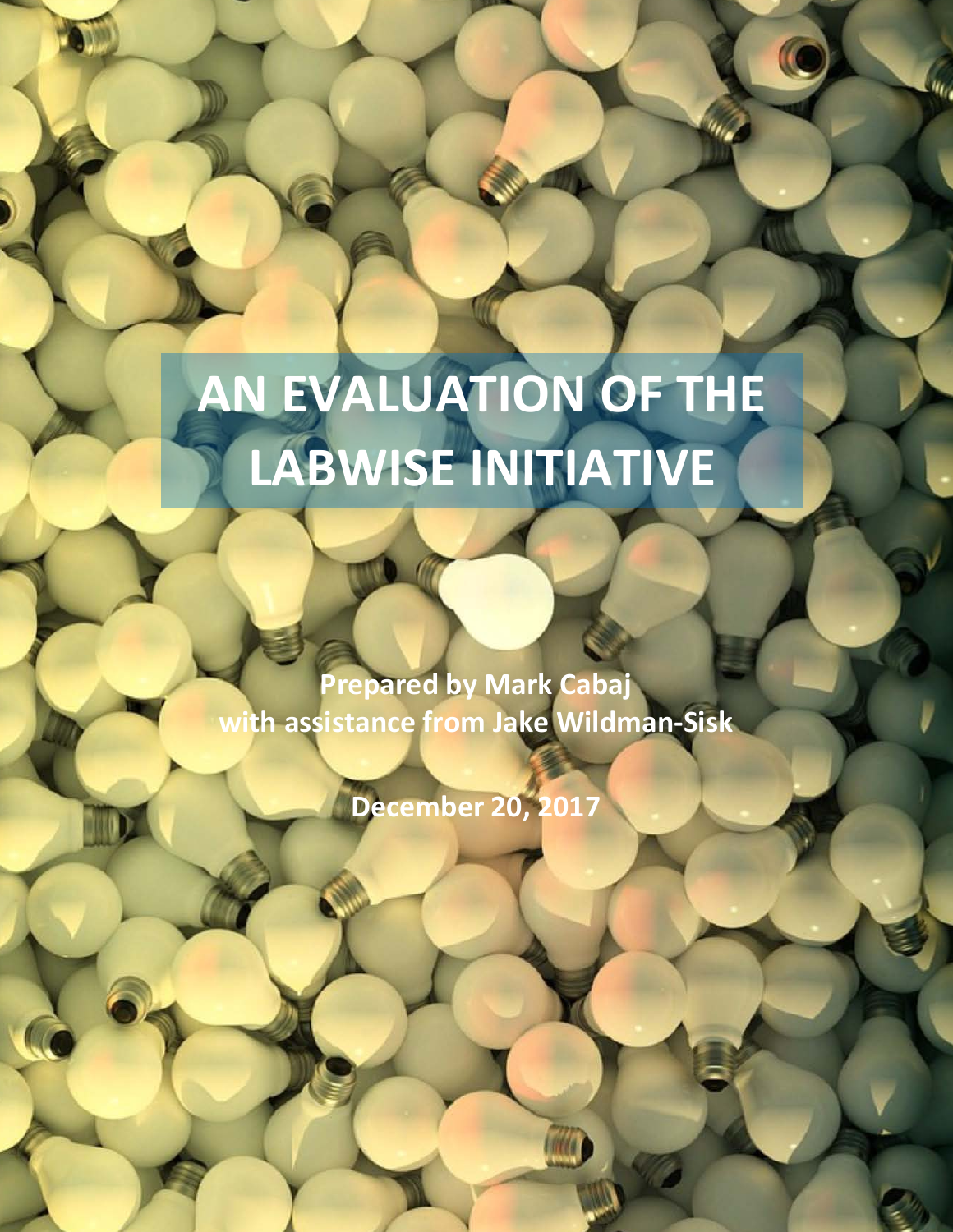# **Contents**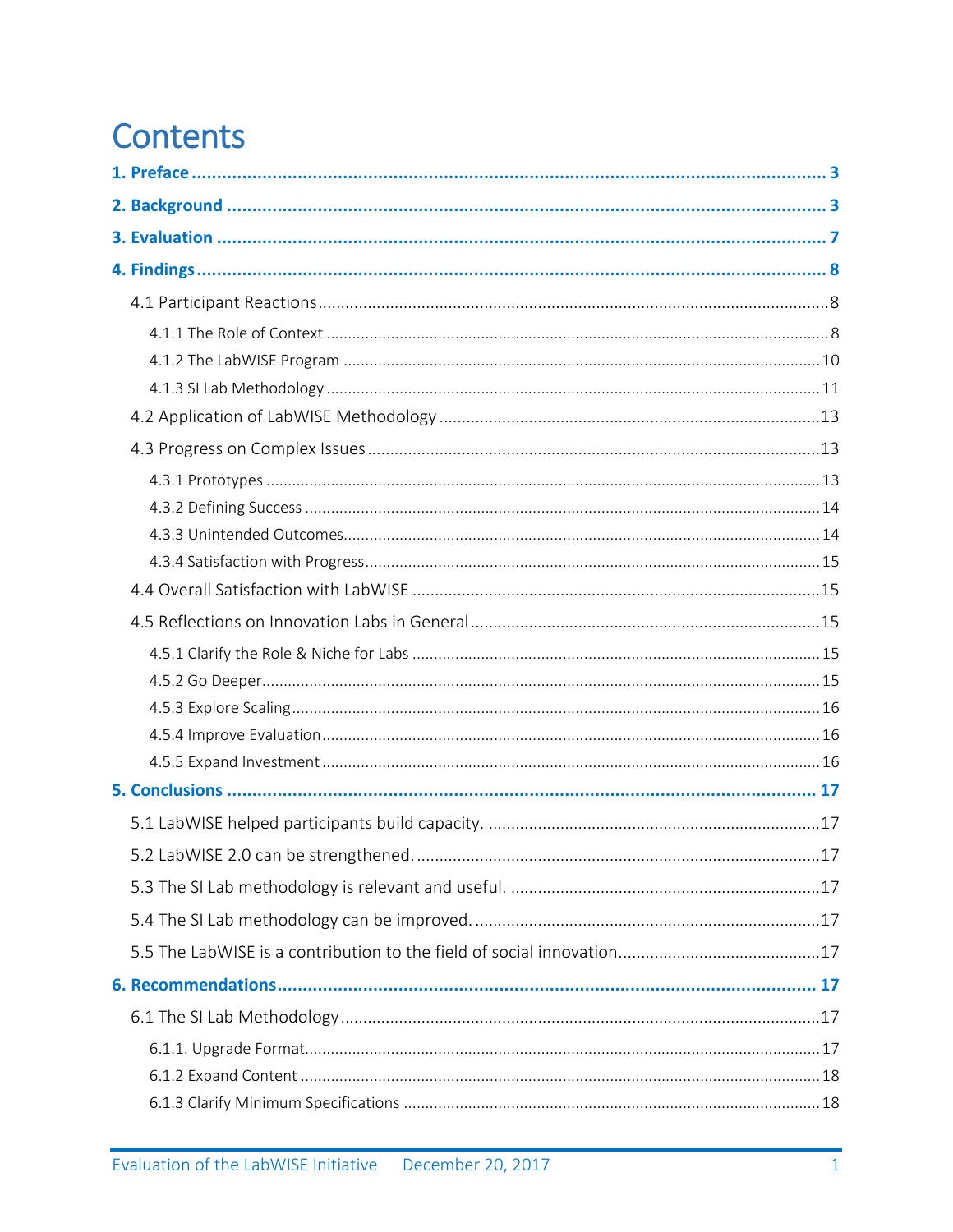| <b>Tables</b>                                                                   |
|---------------------------------------------------------------------------------|
|                                                                                 |
|                                                                                 |
|                                                                                 |
|                                                                                 |
| Table 5: Additional Recommendations for LabWISE SI Lab Methodology & Program 12 |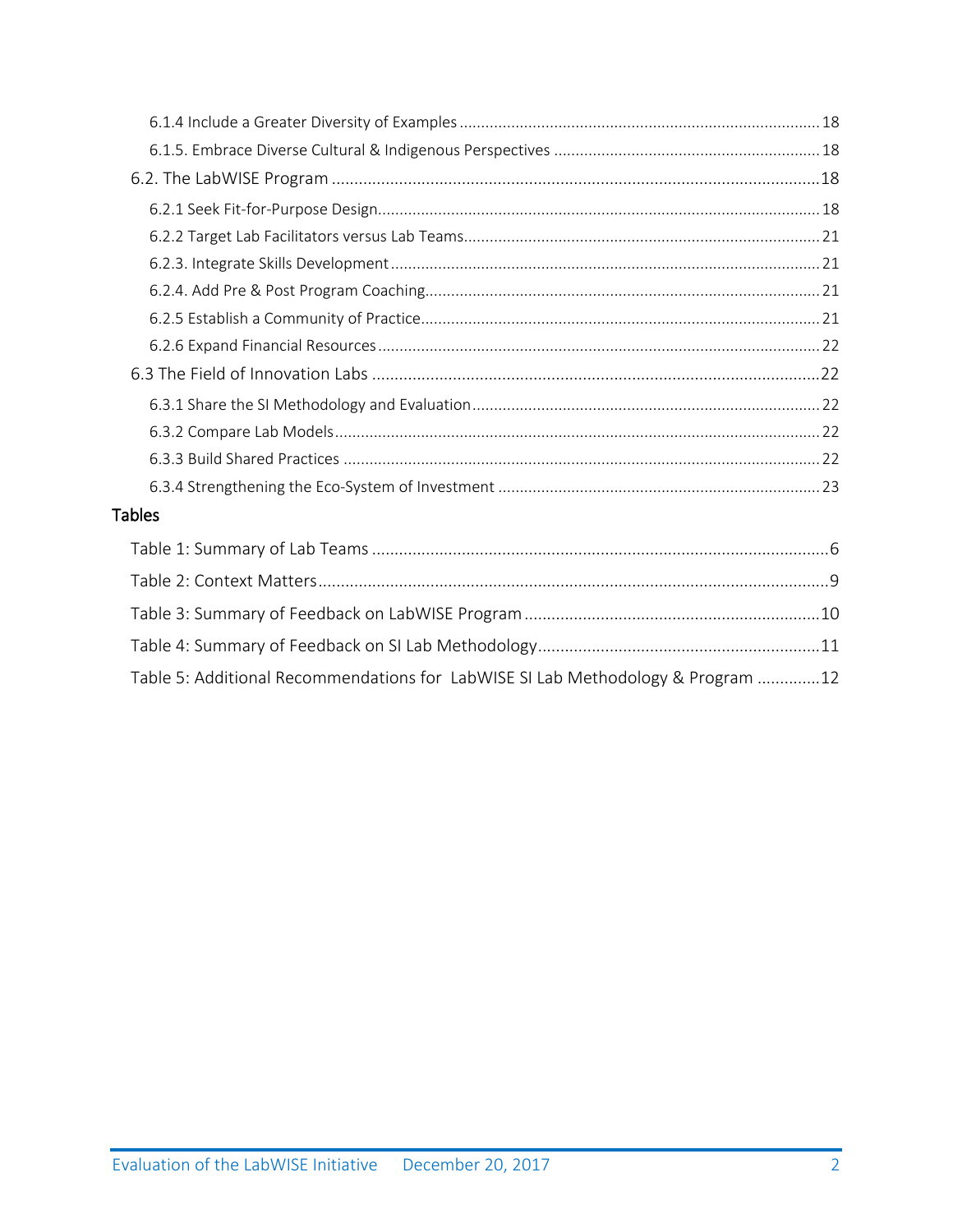<span id="page-3-0"></span>1. Preface<br>This report describes the findings, conclusions and recommendations of an evaluation of the LabWISE program. This initiative, which ran from mid-2016 to late 2017, aimed to strengthen the capacity of social innovators to employ a Social Innovation Lab approach to address tough problems in their communities.

The participants, facilitators and sponsors of the LabWISE program make up the report's primary audience. They wanted an opportunity to reflect on the activities, learnings and results of the program as well as to surface some options for additional capacity -building efforts in the future. However, the findings of the evaluation may also be interesting for other social innovators, funders and Lab designers interested in the emerging field of change labs as another "tool" for social innovation.

<span id="page-3-1"></span>2. Background<br>
"Change Labs" are becoming an increasingly popular way for people and organizations around the world to address complex social, economic and environmental problems. While there is a wide variety of models of change labs being utilized globally, they all share a number of basic features:

- A commitment to engaging diverse stakeholders in order to give them a voice on issues that affect them, benefit from their insight and enhance their ownership of the issue and possible solutions;
- An emphasis on understanding the systemic factors underlying complex issues using a variety of innovative techniques (e.g., system mapping, ethnographic research, etc.); and
- A focus on employing experimental techniques to surface, develop and test promising solutions. $^1$  $^1$

While much of the early development of Change Labs occurred in Europe, United States and Asia, a number of made-in-Canada approaches have recently emerged. Among them are:

- the Social Lab, developed by REOS Partners
- the Co-Lab, based in the Government of Alberta
- the MaRS Solutions Lab in Toronto

 $\overline{a}$ 

The Social Innovation Lab (SI Lab) is one of the new Lab models. It was developed by practitioners and academics from the Waterloo Institute for Social Innovation and Resilience (WISIR), under the leadership of Dr. Frances Westley, and partially tested in the field with the MaRS Solution Lab and the Rockefeller Foundation in an initiative to improve employment prospects for vulnerable youth.

<span id="page-3-2"></span> $1$  This distillation of Change Labs is informed by the work of Zaid Hasson on social labs. Retrieved from: https://social-labs.org/slr/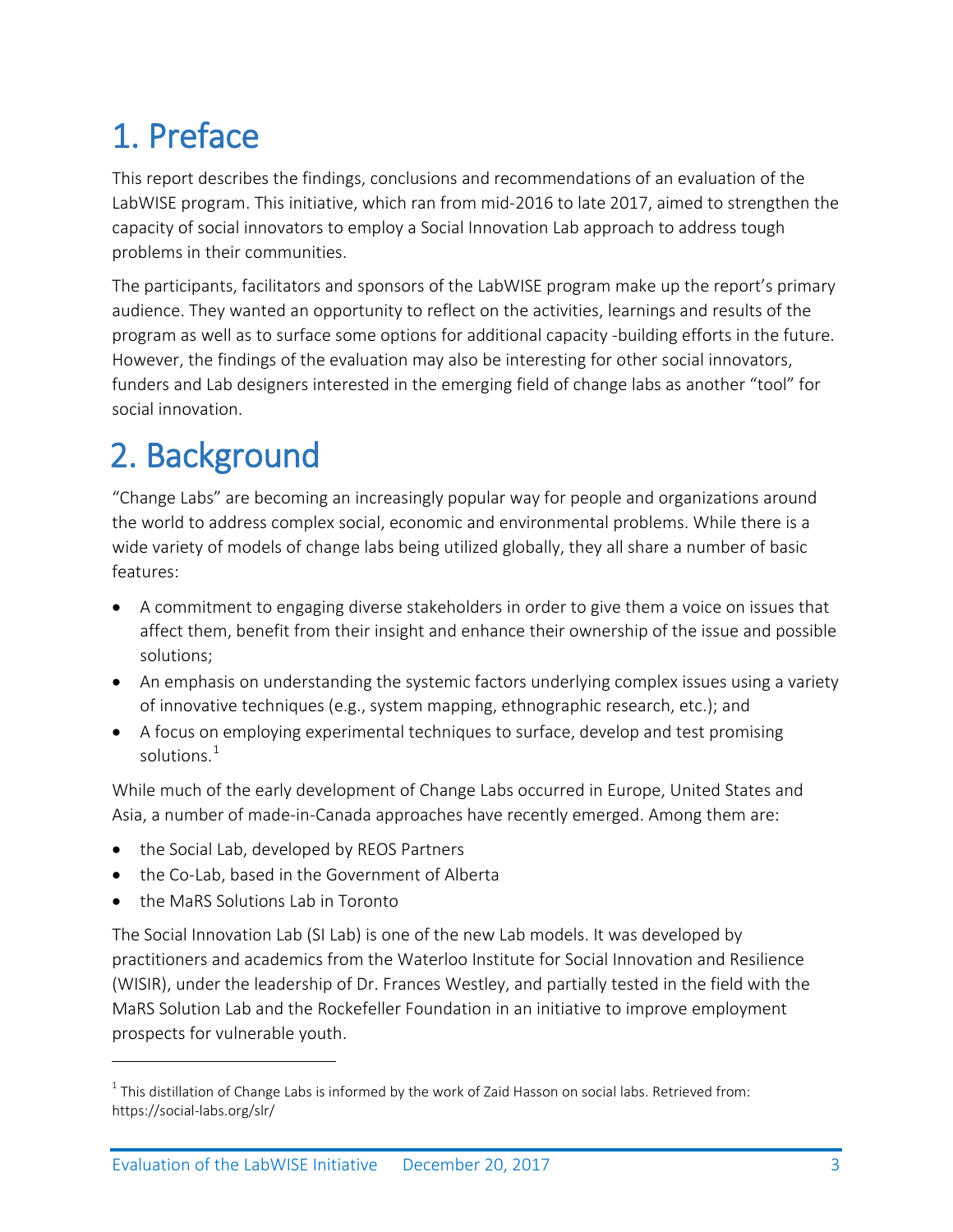While the SI methodology is informed by many of the existing Lab models, it is unique in two ways:

- 1. In addition to employing a variety of unique techniques (e.g., the Nemesis exercise), it is organized around a set of foundational ideas that have emerged from decades of research into the dynamics of social innovation. Four features stand out:
	- It seeks to change the systems that underlie complex issues.
	- It works across multiple scales of a system.
	- It emphasizes seeking out "windows of opportunities" for change.
	- It focuses on encouraging people to seek out multiple innovations, rather than a "silver bullet."
- 2. The SI Lab methodology is one of the most well-documented Lab models in the field, providing would-be Lab facilitators and participants with a detailed description of key ideas, phases, activities and techniques. $2^2$  $2^2$

The LabWISE Training Program, supported by the J.W. McConnell Family Foundation, is designed to build the capacity of participating organizations to employ a Lab approach in their work. The immediate goal of the program is to provide SI Lab training and coaching to a team of Lab Stewards, and enable them to facilitate a rigorous and effective SI Lab-informed process in order to tackle a complex social challenge in their organization or community. The long-term goal of the program is to develop the personal and institutional capacity of practitioners to use Lab processes to address complex challenges beyond the Lab they currently are working on, share the methodology and program learnings with others, and (possibly) form the nucleus of an eventual community of practice devoted to SI Labs.

A team of coaches and facilitators supported Lab Stewards through the initial three phases of the SI Lab methodology: initiation, research and workshops. The program was designed to run concurrently with a community Lab process, so that the knowledge and training can be applied in real-time, accompanied by coaching support. A list of the Lab participants is provided in Table 1.

The program had three main phases. Each comprises a formal training component and a coaching component to support the application of the concepts/training received in a real-time Lab process.

- 1. Full Lab Process Overview and Preparation for Research and Engagement Phase:
- Training: Overview Lab methodology session (October 19 22, 2016)

3.5-day session for Lab Stewards (lead organizers and facilitators) to build an in-depth understanding of the end-to-end WISIR SI Lab methodology. Participants will learn the

 $\overline{a}$ 

<span id="page-4-0"></span> $^{2}$  See: https://assets.rockefellerfoundation.org/app/uploads/20150610111553/10\_SILabGuide-FINAL-1.pdf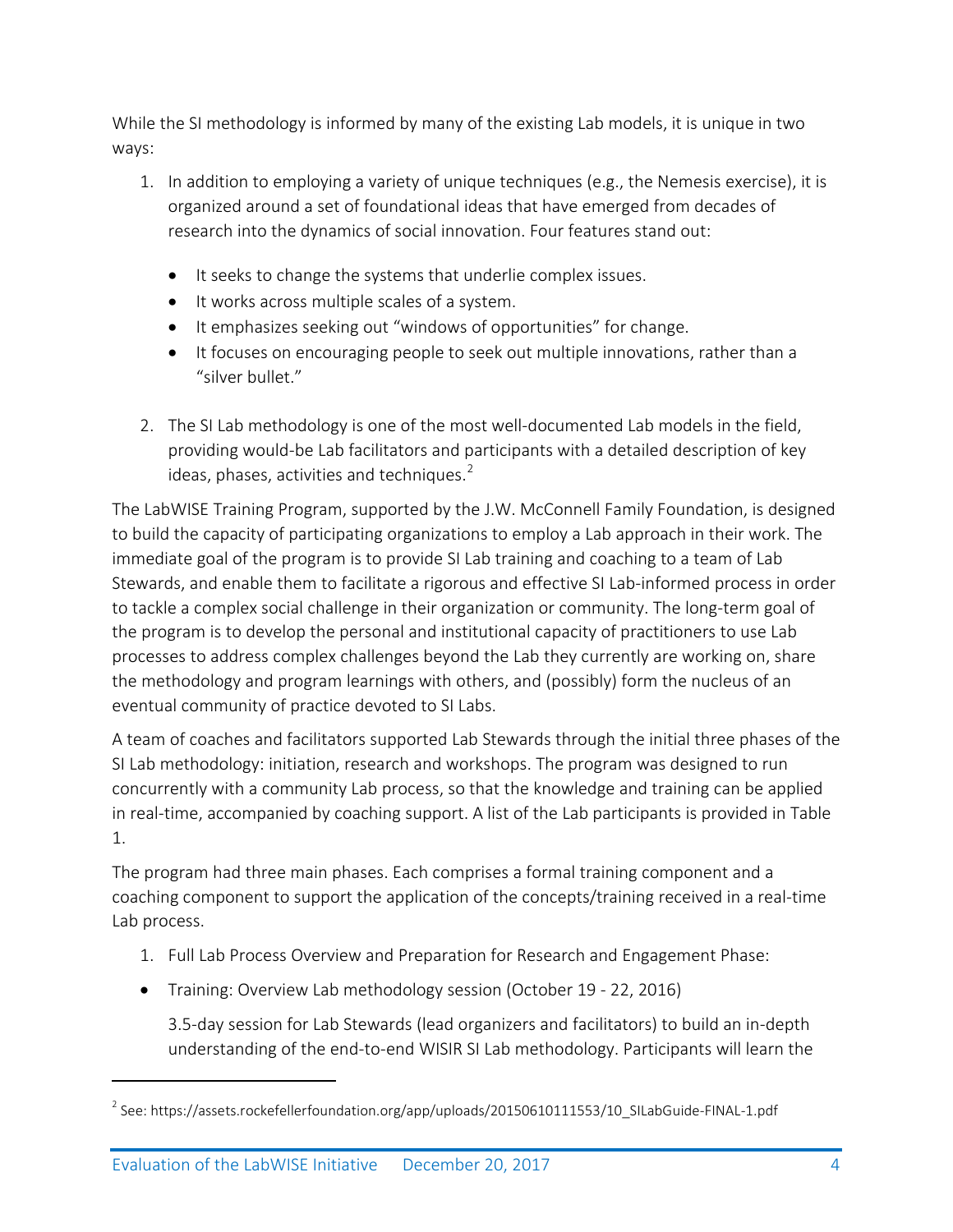concepts and system perspectives that frame the process as well as the details for applied practice. Includes specific orientation to the first phase, the research phase.

• Coaching:

Coaching provided by Lab research experts to support Lab Stewards in the application of the concepts in the Lab research and preparation phase. Research, including identification of full Lab participant lists, will take place over approximately five months (November 2016 - March 2017).

- 2. Debrief Research Phase and Preparation for Lab Workshops Phase:
- Training: 2-day Lab planning and facilitation session

Return for 2-day training to debrief on research phase and prepare for facilitating a series of SI Lab workshops.

• Coaching:

Coaching provided by Lab facilitation experts to support Lab stewards in the facilitation of a series of three workshops over a 5-month period.

- 3. Debrief Workshops Phase and Preparation for Lab Implementation Phase:
- Training: 2-day Lab implementation planning session (late August 2017)

Return for 2-day training to debrief on workshop phase and prepare for SI Lab implementation

• Coaching:

Coaching provided by Lab facilitation experts to support lab stewards in the facilitation of first stage implementation of strategy/outputs from Lab workshops over 4-month period (September - December 2017).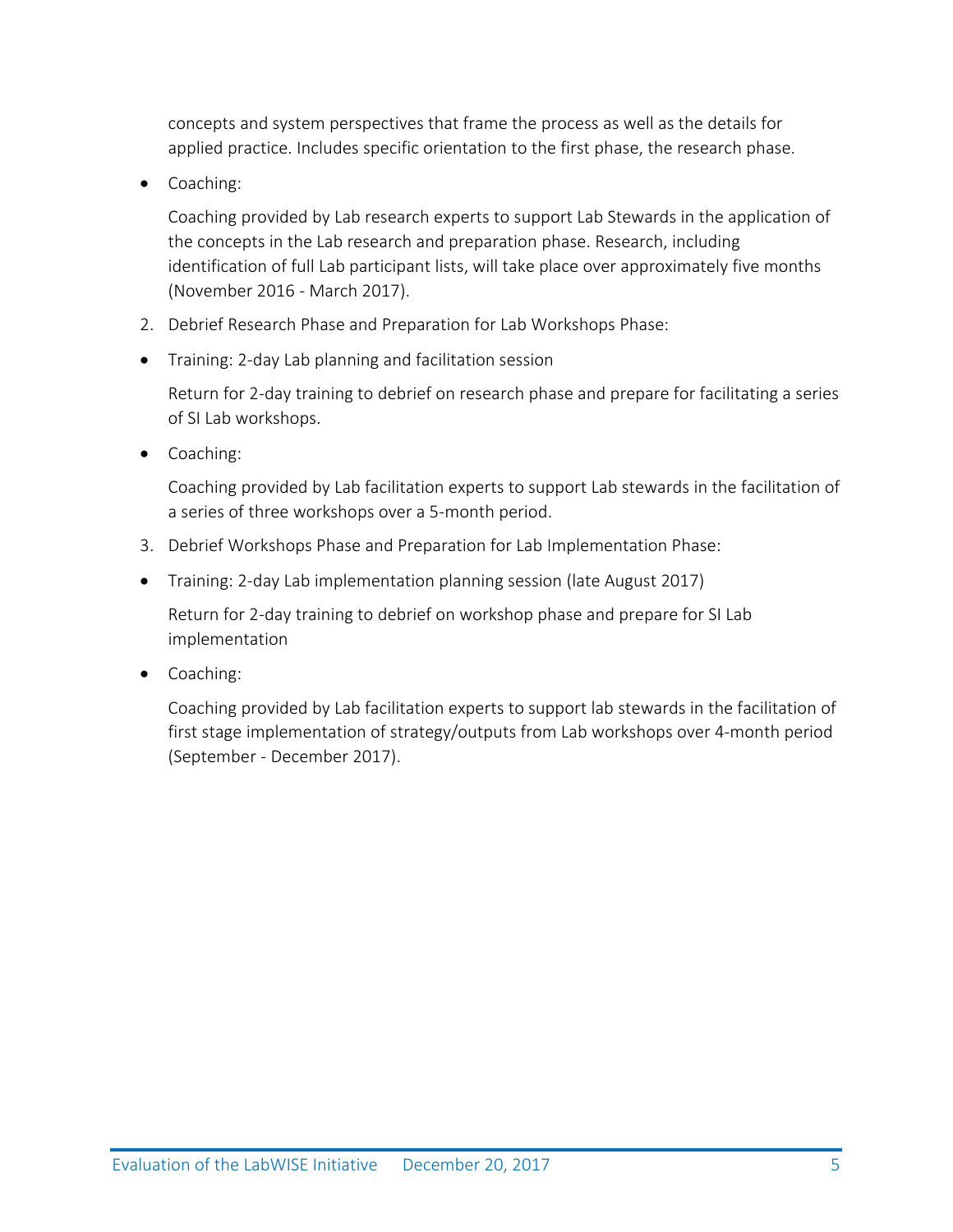# Table 1: Summary of Lab Teams

<span id="page-6-0"></span>Seven Lab teams from across Canada fully participated in the LabWISE program, including exploratory discussions with the J.W. McConnell Family Foundation staff and LabWISE teams, attending each of the face to face workshops, applying LabWISE methodology in their work, and connecting with LabWISE teams and participants between workshops . They are:

- UVIC Water Governance Lab: co-created water governance policy in B.C.
- Edmonton Shift Lab: addressing racism and poverty in Edmonton.
- Alberta Eco-Trust | Blue Thumb Lab: new watershed stewardship in central Alberta.
- Winnipeg Poverty Reduction Council: Employment for Indigenous youth.
- United Way Toronto York Region: addressing employment inequity in vulnerable neighbourhoods.
- Trudeau Scholar, University of Toronto | Food Waste Lab: improving urban food systems and waste reduction in Toronto.
- Winnipeg Boldness: to improve socio-economic outcomes for children in a Winnipeg neighbourhood.

In addition to these fully participating Lab teams, there are also five groups of observers from Lab teams interested in Labs who partially participated in the programs. This includes participating in the first workshop and periodic contacts with LabWISE teams. They are:

- McGill University
- Arthritis Society
- Red Deer College
- National Theatre School
- Pearson College

A few organizations participated in the first workshop in Vancouver, but **decided to withdraw** due to changes in organizational leadership and/or because their teams determined that the they were not ready to pursue a lab process or training at this time:

- Mount Royal University withdrew in November 2016 due to internal pressures to focus on key internal alliances and related activities, necessary conditions required to launch future Lab efforts.
- Dechinta University withdrew in November 2016 due to shifting priorities resulting from the emergence of new funding, which required immediate attention.
- Quest University withdrew in March 2017 in order to focus on deeper community engagement, coupled with shift in campus leadership.
- Telanet Center for Innovation Peace withdrew in September 2017. Returned to work in the initiation phase, in order to develop deeper relationships and direction with First Nation stakeholders.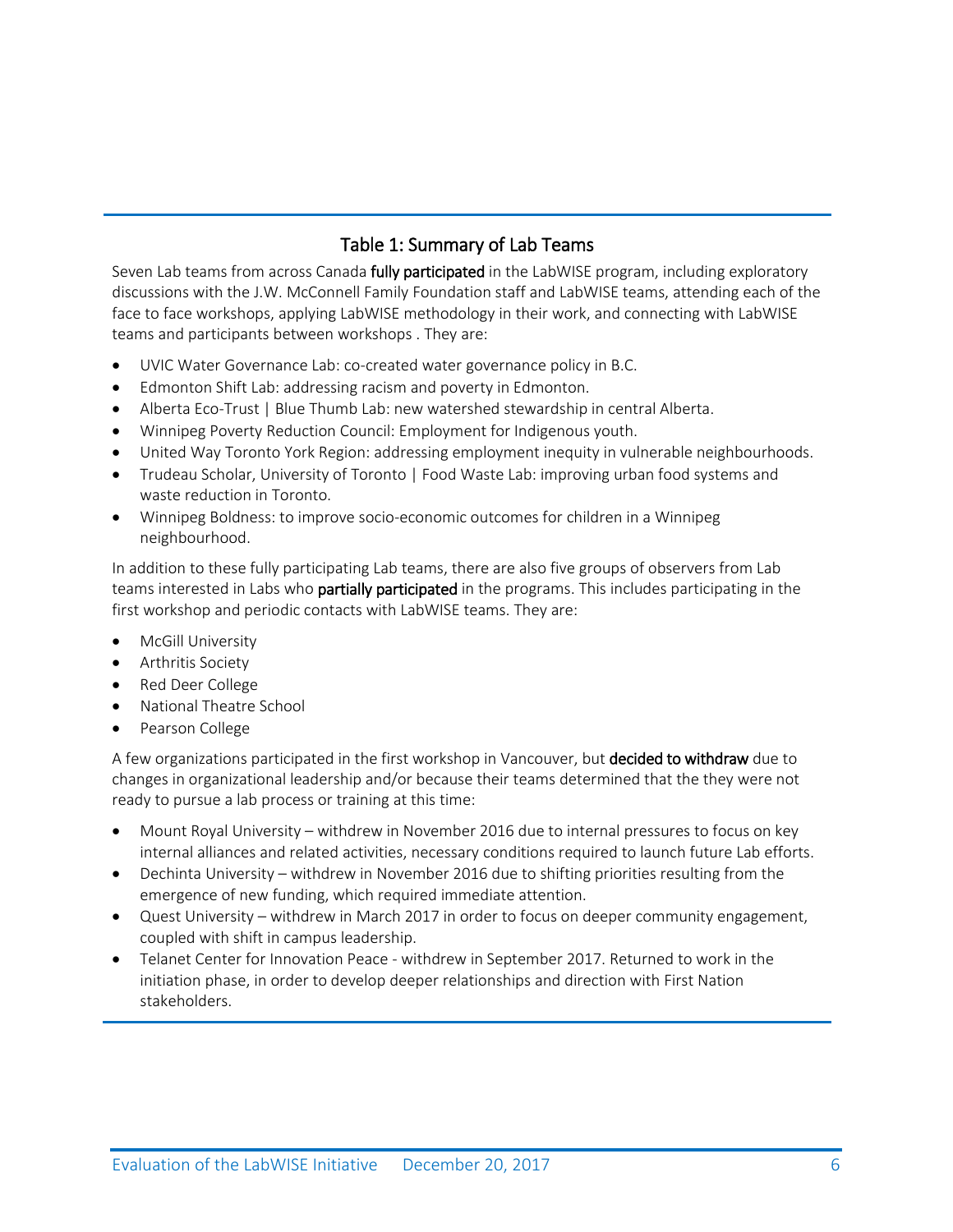<span id="page-7-0"></span>**3. Evaluation**<br>The purpose of this assessment is to better understand the experiences, outcomes and reflections of LabWISE participants (i.e., Lab Stewards, LabWISE Team and funders) in order to inform possible follow-up activities to the program. Some potential options are:

- develop resources that Lab Stewards can share directly with their peers.
- embedding LabWISE learning through other mechanisms (e.g., Innoweave).
- the development and participation of a community of practice.
- new programs to build capacity of social innovators to design and deliver labs, including one focused on specific groups (e.g., post-secondary organizations).

The six major questions explored in the evaluation are:

- 1. Which factors shape how participants experience the program and SI Lab methodology?
- 2. What did we learn about the SI Lab methodology?
	- What parts of the methodology worked well (and not so well) for whom, in what context and why?
	- What are the patterns across diverse Lab contexts?
- 3. What did we learn about the LabWISE program?
	- What parts of the program worked well (and not so well) for whom, in what context and why?
	- What are the patterns across diverse Lab contexts?
- 4. What were the outcomes of the program?
	- What internal shifts did participants experience in the process (e.g., new insights, confidence, commitment to act, relationships)?
	- What parts of the SI Lab methodology did Lab Stewards apply in their Lab work?
	- What were (if any) the results of applying SI Lab methodology in their work?
- 5. What new insights have emerged about the role, design and delivery of Labs (the SI Lab methodology and beyond) as structured processes to address tough problems?
- 6. What questions and/or recommendations do Lab participants have for future efforts to strengthen practitioners' capacity to design and deliver Labs to tackle complex issues?

The evaluation team, comprising Mark Cabaj (Here to There Consulting Inc.) and Jake Wildman-Sisk, employed three methods for gathering and analyzing data to answer these questions:

1. A review of program documents, including proposals, workshop materials, and afterworkshop reports.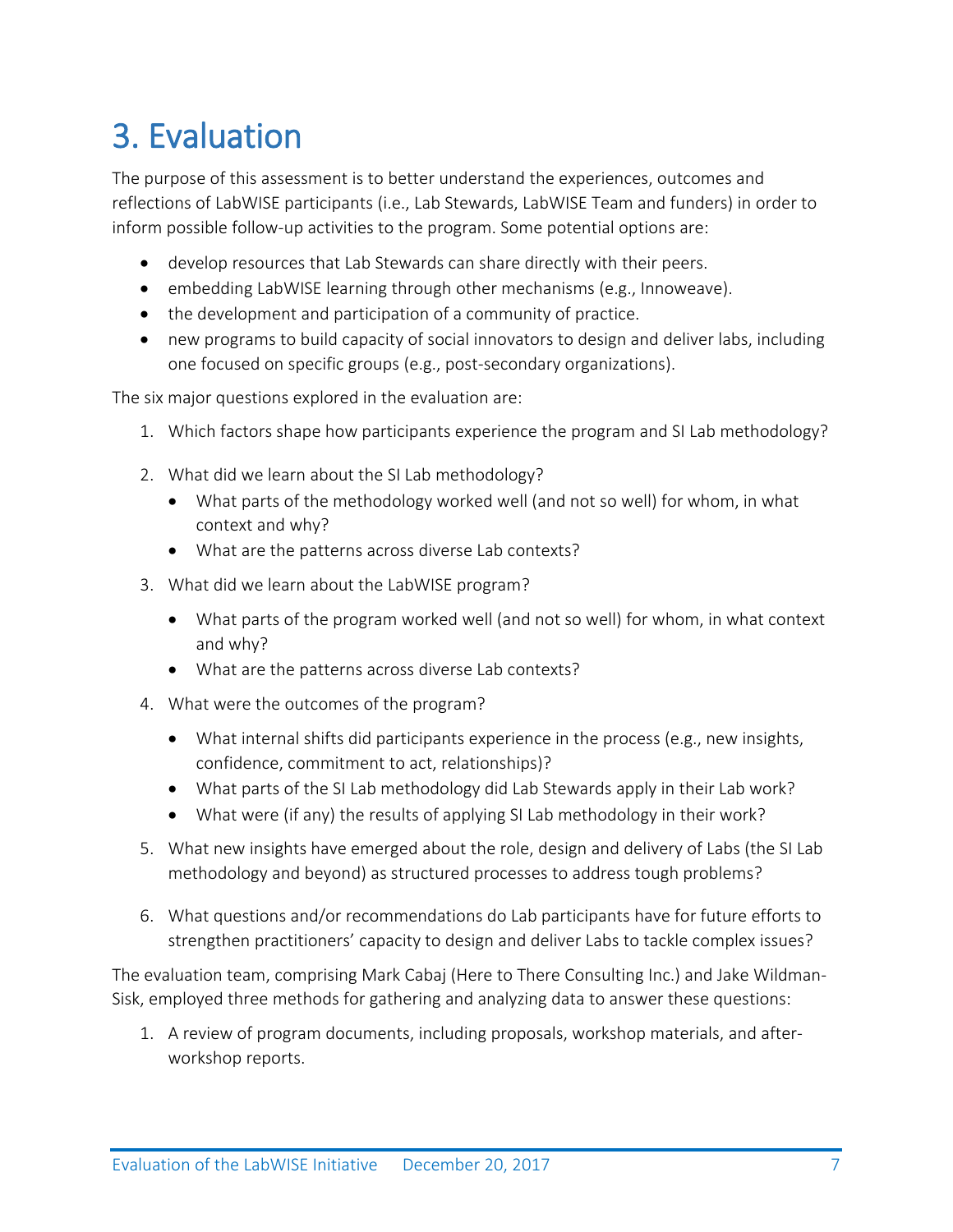- 2. An on-line survey of 20 questions with 36 participants and members of the facilitation and coaching team.
- 3. In-depth phone interviews with 12 representatives of Lab teams and eight coaches and facilitators.

The strength of the evaluation design is its use of multiple methods, which results in richer and diverse insights into the evaluation questions. The major limitations include: (a) carrying out the evaluation part-way through the program, which means that participants were unable or unsure about providing feedback concerning the still-unfolding program or their still-emerging Lab projects; (b) the preliminary analysis of the survey does not include cross-tabulation analysis, which examines how various sub-groups experienced the program differently. The latter limitation will be addressed before the final report, and is somewhat offset by the findings of the in depth interviews.

<span id="page-8-0"></span>4. Findings<br>This section summarizes and analyzes the findings of the evaluation. It is organized in four sections:

- Participant Reactions to the LabWISE initiative
- Applications of Methodology
- Progress on Complex Issues
- General Reflections on Labs

# <span id="page-8-1"></span>4.1 Participant Reactions

This section explores how participants reacted to the LabWISE initiative. This includes an exploration of the factors that shaped their experience of the initiative, as well as a summary and discussion of their feedback on the SI methodology and the program.

# <span id="page-8-2"></span>4.1.1 The Role of Context

The facilitation-coaching team made it a priority to recruit a wide range of Lab teams to the program: participants represented diverse groups working in varied institutions and communities and on different issues. "We wanted to see how the methodology and program worked – or did not – in different settings," noted one member of the facilitation team.

The diversity of contexts has had a strong influence on how participants experienced the program and the SI Lab methodology. For example, some participants from a post-secondary institution were more interested in learning more about the SI Lab methodology in the hopes of employing Lab methods on some to-be-determined topic. Their experience was very different from that of a team of Lab stewards who came to the program to work on burning issues in the community, such as water quality, racism or food security. Table 2 lists some of the more important factors shaping participants' involvement in the program.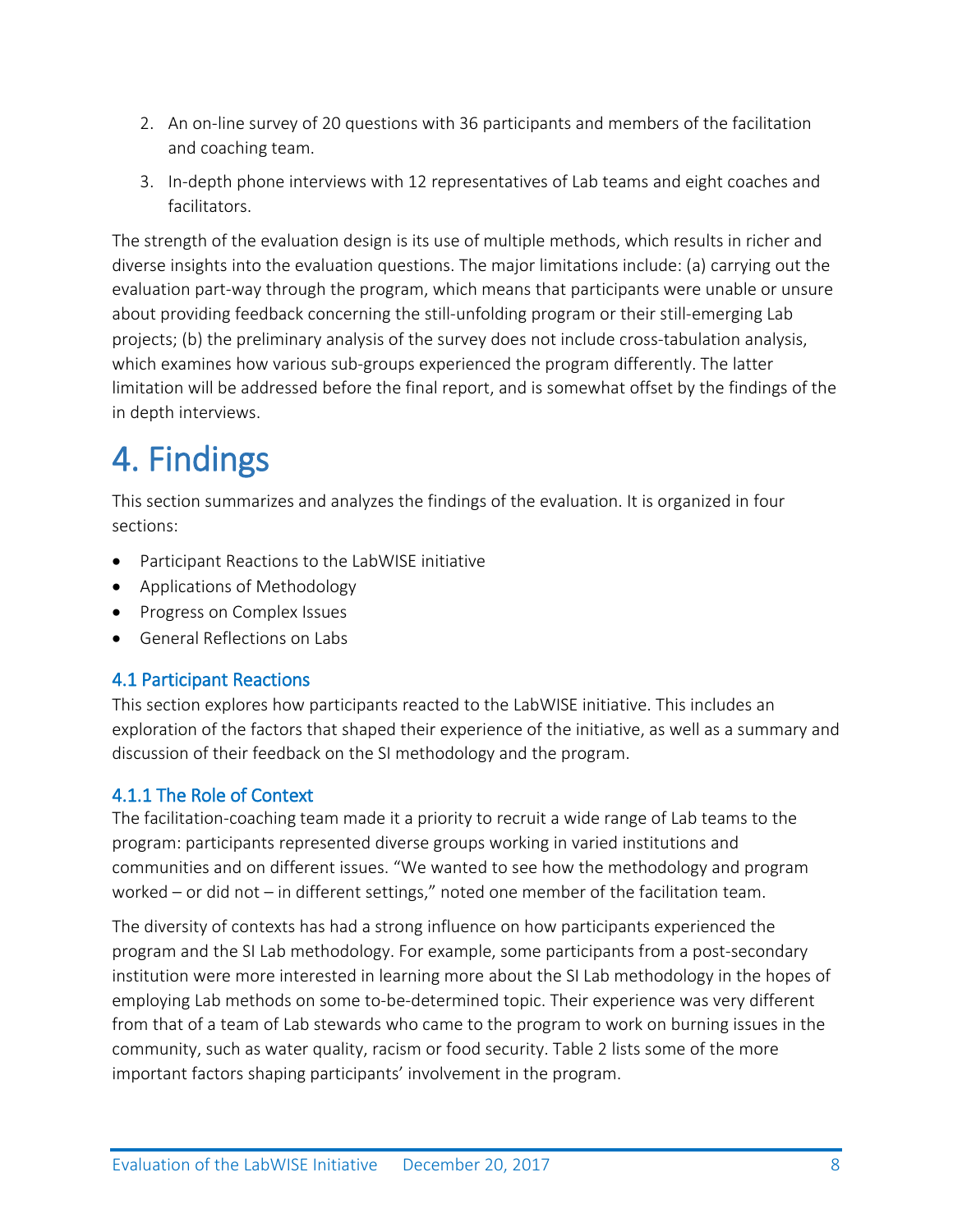<span id="page-9-0"></span>

| Factor                            | <b>Effect on Program Experience</b>                                                                                                                                                                                                                                                                                                                                                                                                                                                                                |
|-----------------------------------|--------------------------------------------------------------------------------------------------------------------------------------------------------------------------------------------------------------------------------------------------------------------------------------------------------------------------------------------------------------------------------------------------------------------------------------------------------------------------------------------------------------------|
| Intent of<br>Participation        | Participants with "burning issues" for Lab attention tended to find the program<br>more immediately relevant and useful than those exploring the SI approach as a<br>possible methodology to improve internal processes or an approach for future<br>use.                                                                                                                                                                                                                                                          |
| Experience of<br>Participant Team | Participants with more experience in the Labs and social innovation niche were<br>more comfortable with picking and choosing the most useful elements of the SI<br>Lab methodology. They also were more satisfied with the overall program than<br>those relatively new to the field who often sought more complete, less flexible<br>approaches. Experienced participants also were more concerned with situating<br>Labs within larger set of change methodologies (e.g., social justice, collective<br>impact). |
| Authority of<br>Participant Team  | Participants with full authority or confidence of their lab partners were more able<br>to fully participate in the program and apply insights to their Lab work. Those<br>with less authority or support were more likely to be cautious, and to spend time<br>keeping their Lab network up to speed.                                                                                                                                                                                                              |
| Stage of Lab                      | Groups that were already in operation before the program were more apt to pick<br>and choose the elements of the SI Lab methodology that worked for them. Those<br>starting up were more likely to follow SI Lab methodology more closely.                                                                                                                                                                                                                                                                         |
| Availability of<br>Resources      | Participants with access to sufficient resources were able to move more quickly<br>to implementation and/or broad application of SI Lab methodology than those<br>with limited resources.                                                                                                                                                                                                                                                                                                                          |
| Sponsoring<br>Organization        | Participants were shaped by the culture, decision-making processes and risk-<br>tolerance of their convening or sponsoring organizations: post-secondary,<br>community organizations, foundations, etc.                                                                                                                                                                                                                                                                                                            |
| Ethno-cultural<br>Community       | Participants working in Indigenous communities were (sometimes very)<br>concerned with the limited understanding of Indigenous worldview, knowledge<br>and practices contained in the program design and SI Lab methodology.                                                                                                                                                                                                                                                                                       |
| Nature of Complex<br><i>Issue</i> | Participants addressing process issues (e.g., governance) found some of the SI<br>Lab methodology techniques (e.g., computer modelling) more difficult to apply<br>than those working on issues (e.g., food security).                                                                                                                                                                                                                                                                                             |

# Table 2: Context Matters

Diverse contextual factors have had a variety of effects on the program. On one hand, the diversity contributed to a rich learning environment. "The huge variety was a real plus for me because I saw Lab work from so many different angles," reported one interviewee. This sentiment was echoed by other participants. On the other hand, the diversity made it more difficult for the program facilitators-coaches to successfully accommodate learning styles, expectations, and examples. As one survey respondent noted: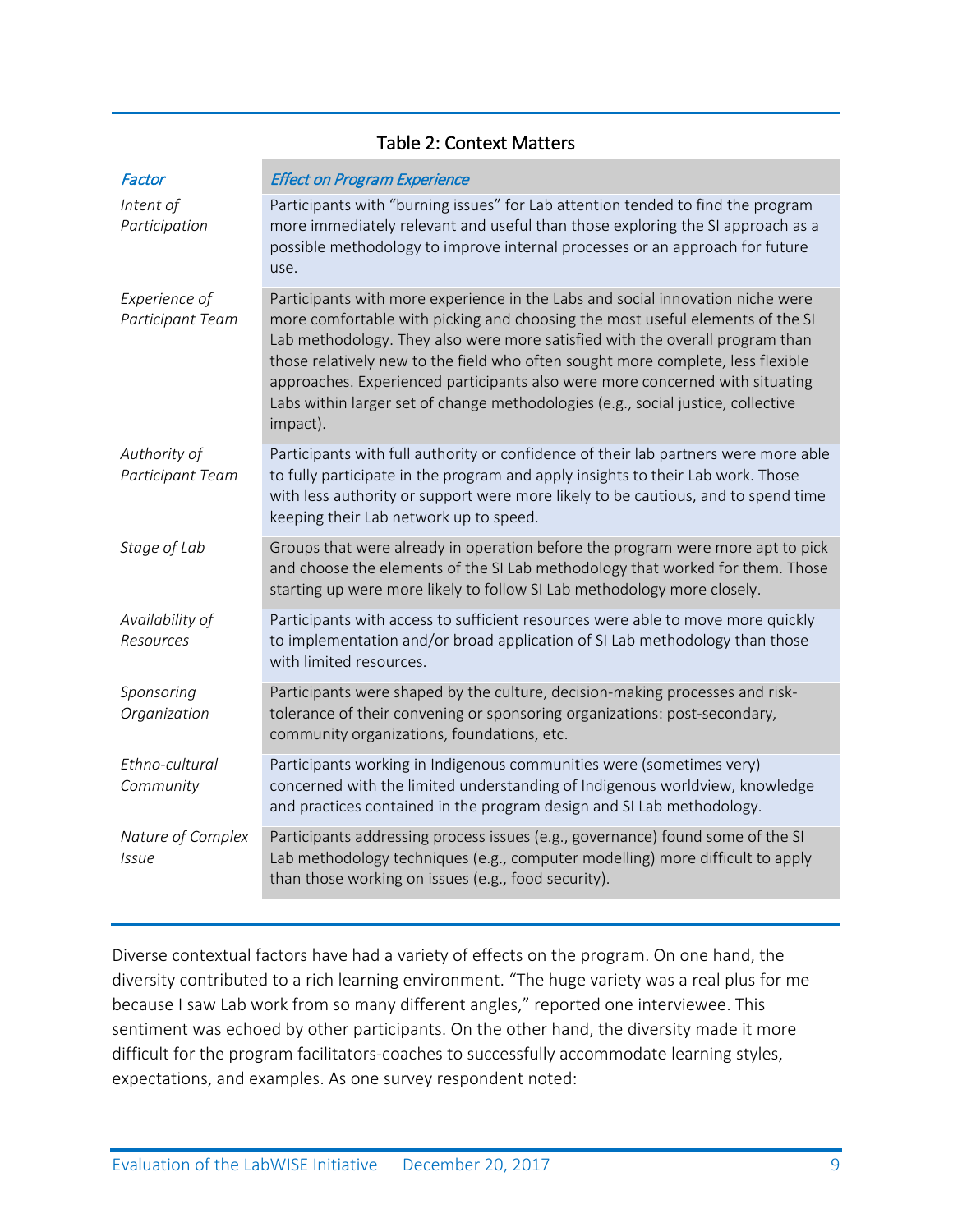*I think the tone and mood of participants has been challenging at times (mostly in the first workshop) but was the consequence of having so many people at different stages of a Lab process. A number of people seemed to be seeking out evidence of the worth of Labs […] as opposed to just being open and trying to learn what it is and how to do it better if they are running one. As most of those people self-selected out of the process by the second workshop, the tone shifted immensely from my perspective, and even seemed more collaborative across the Labs themselves.*

In the third and final workshop in October 2017, one Lab team member likened the process of designing and adopting the LabWISE program to building a Swiss army knife, which "does a number of different things tolerably well, but is not designed to do any one thing extremely well."

While intensity of these design and delivery challenges diminished after the first workshop, after several groups decided to withdraw from the program, the challenge of trying to accommodate such a varied set of expectations continued right up until the end of the initiative in October 2017.

### <span id="page-10-0"></span>4.1.2 The LabWISE Program

Despite the challenges that diversity presents in creating a program that works for everyone, Lab participants and coaches have largely positive reactions to the LabWISE program. Survey respondents and interviewees identified a number of strengths and limitations of its various elements. See Table 3.

<span id="page-10-1"></span>

|                                  | <b>Strength</b>                                                                                                                                                           | Limitation                                                                                                                                                                                 |
|----------------------------------|---------------------------------------------------------------------------------------------------------------------------------------------------------------------------|--------------------------------------------------------------------------------------------------------------------------------------------------------------------------------------------|
| Program<br>Criteria              | Simple, coherent and relevant for the Labs<br>in general, and LabWISE program in<br>particular.                                                                           | Unevenly or loosely applied in targeting<br>and screening participants.                                                                                                                    |
| Pre-<br>Workshop<br>Engagement   | Useful to introduce people to provide<br>general overview of Labs and the program;<br>very useful for helping people to assess<br>their readiness or fit for the program. | Sometimes targeted to senior decision<br>makers, not always participants; some<br>unintended pressure to participate<br>because of encouragement of the<br>Foundation; sometimes abstract. |
| Workshop<br>Design &<br>Delivery | Informative; good tone/mood, spirit of<br>inquiry, and time for interaction; a good<br>opportunity for people to connect with and<br>learn from other Lab stewards.       | A sense for some that the pace and<br>intensity was "overwhelming"; less time<br>for lecture, with more time for exercises.                                                                |
| <b>Facilitators</b>              | Provided high-quality presentations,<br>stimulated peoples interest, gave clear<br>instructions, were well prepared, managed<br>tensions, and held peoples' attention.    | Did not always relate ideas to real life<br>situations; uneven quality or levels of<br>expertise; often "too academic."                                                                    |
| Coaches                          | Knowledgeable, responsive, easy to access,<br>and offered useful advice.                                                                                                  | Unevenly used; did not always have<br>required expertise.                                                                                                                                  |

# Table 3: Summary of Feedback on LabWISE Program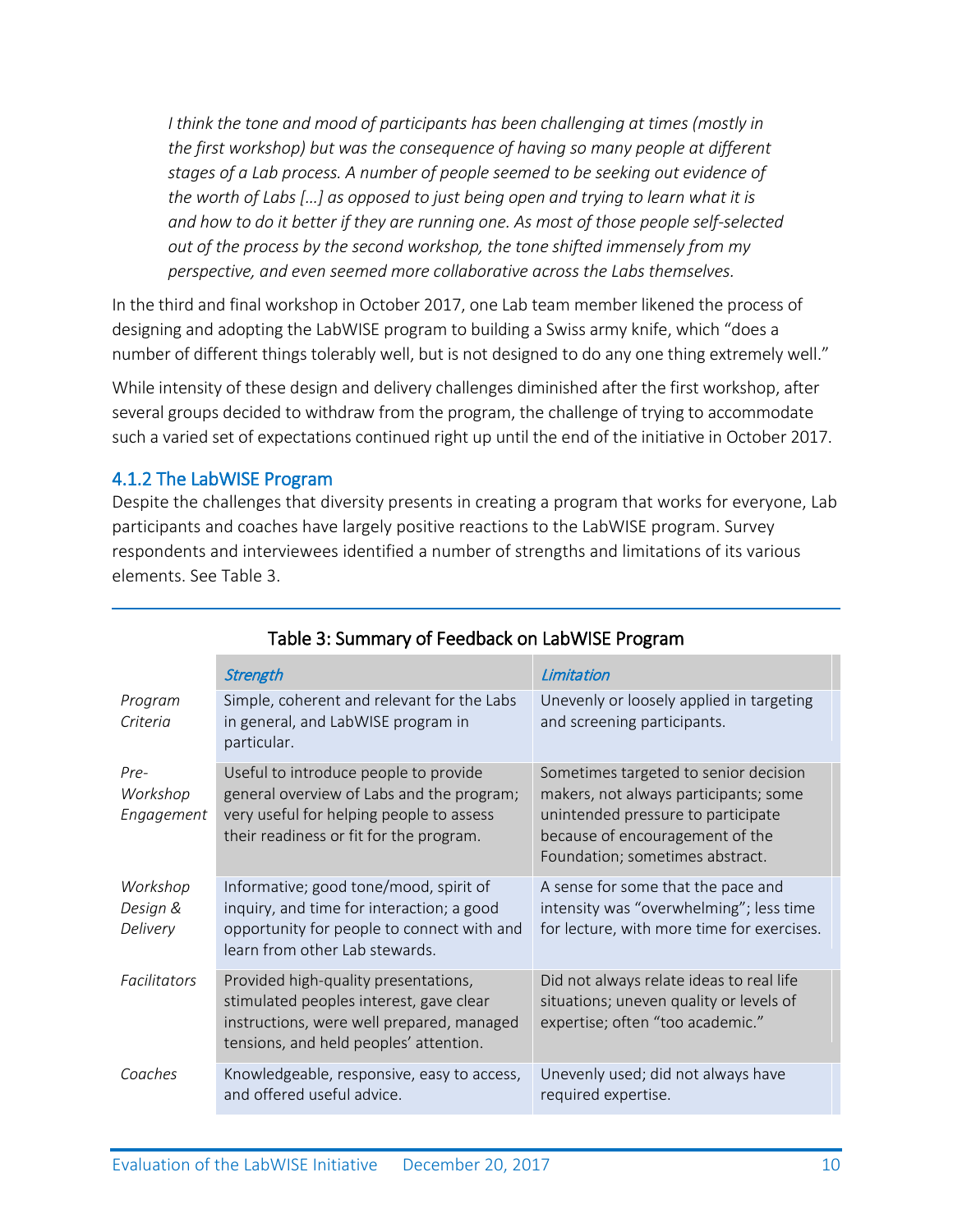| Resources           | Appreciate the resources invested into<br>creating the LabWISE program.                                                                    | Insufficient to expect participants would<br>fully implement the SI Lab methodology.                                                    |
|---------------------|--------------------------------------------------------------------------------------------------------------------------------------------|-----------------------------------------------------------------------------------------------------------------------------------------|
| Applied<br>Learning | The idea to match program to the real time<br>development of Labs created a sense of<br>immediate relevance and urgency to the<br>program. | The program and Lab teams' efforts back<br>home were largely out of sync due to the<br>complexities and diversity of Lab start-<br>ups. |

The interviewees mentioned that the facilitation-coaching team was responsive to feedback and flexible in adjusting the workshops and coaching model. This was evident in how the team adapted the Winnipeg session based on the feedback to the Vancouver session, and included a site visit, more time for interaction, and greater inclusion of Indigenous perspectives and practices.

### <span id="page-11-0"></span>4.1.3 SI Lab Methodology

The majority of participants had positive reactions to the SI Lab methodology, including (a) the content in the WISIR SI Lab Guide; (b) the elements presented in the two workshops; and (c) the support offered by coaching. Table 4 records the highlights of their feedback.

<span id="page-11-1"></span>

|                       | Strength                                                                                                                                                                                                                               | Limitation                                                                                                                                                                                                              |
|-----------------------|----------------------------------------------------------------------------------------------------------------------------------------------------------------------------------------------------------------------------------------|-------------------------------------------------------------------------------------------------------------------------------------------------------------------------------------------------------------------------|
| History of<br>Labs    | Helpful, useful to understand the<br>foundational ideas under Labs.                                                                                                                                                                    | Not as interesting or helpful for some<br>participants; did not include Indigenous<br>approaches or contributions to social<br>innovation.                                                                              |
| The Four<br>Key Ideas | Strong support for developing Labs that<br>focus on systemic responses to complex<br>issues, working across scales, looking for<br>windows of opportunity, and<br>encouraging a range of innovations,<br>rather than "silver bullets." | Often felt abstract or theoretical to<br>practitioners.                                                                                                                                                                 |
| The Four<br>Phases    | A general sense that initiation,<br>preparation, workshops and field<br>testing by and large were useful ways<br>to organize a Lab.                                                                                                    | Difficult to assess for groups still in the early<br>phases; a sense that the SI Lab methodology<br>encourages one-time initiatives, rather than<br>multiple iterations.                                                |
| Methods               | An interest in many of the techniques,<br>with Nemesis Exercise being the most<br>popular, followed by Wicked Question,<br>Horns of the Dilemma; sample workshop<br>agendas used by multiple participants.                             | Widely shared opinion that computer<br>modeling workshop was ineffective; some<br>exercises need adaption to different cultures<br>(e.g., the Nemesis Exercise may be culturally<br>inappropriate in some communities). |

# Table 4: Summary of Feedback on SI Lab Methodology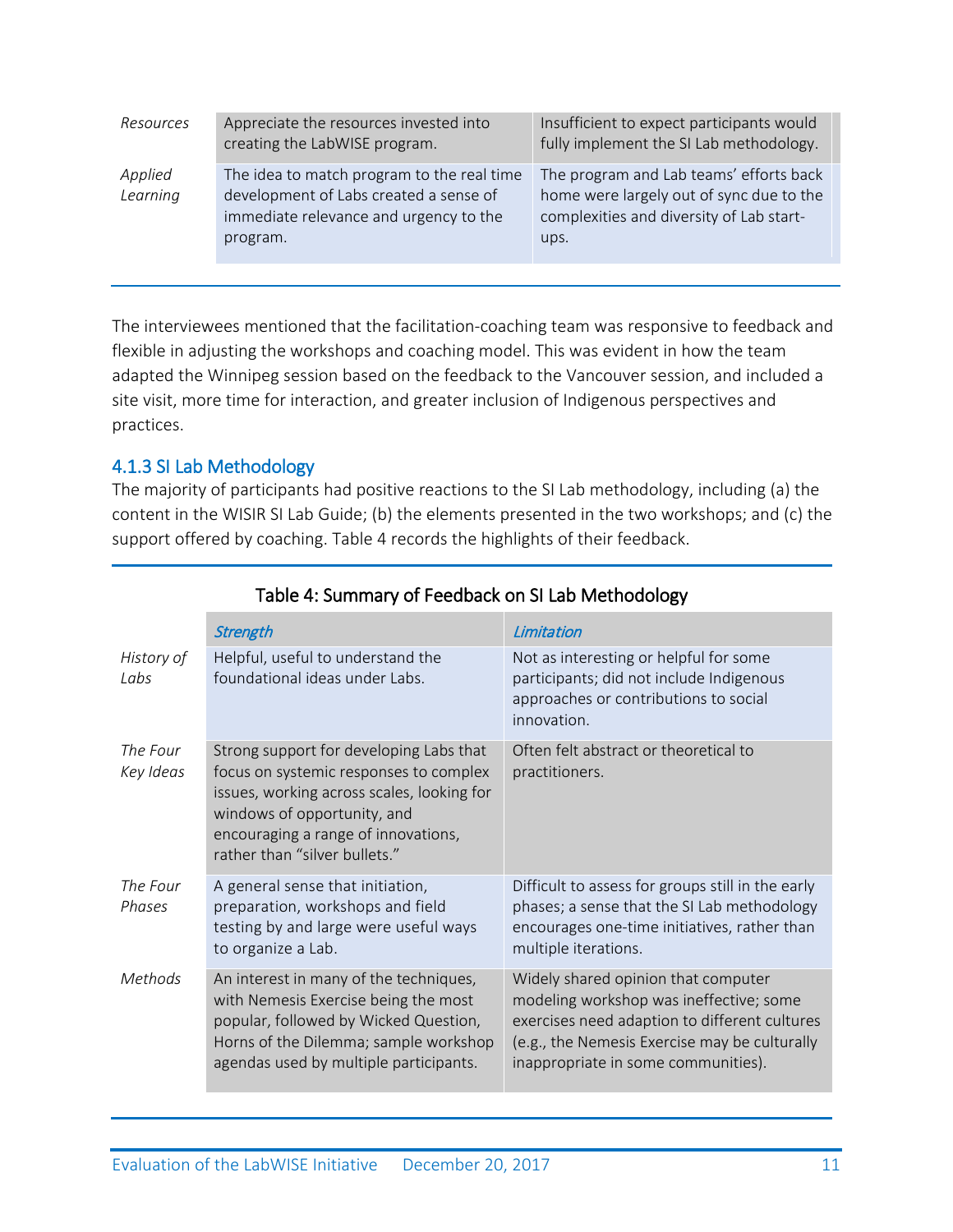The SI Lab Guide and facilitator-coach team appear to have struck a "roughly right" balance between encouraging participants to systematically follow and use SI Lab methodology, and flexibility in adapting the approach to their unique context. Almost everyone interviewed felt that members of the facilitation-coaching team clearly and consistently encouraged program participants to customize the SI Lab methodology to their context. Yet, when asked about the extent to which they felt that that methodology itself was too tight, too loose, or just right, over one-half (54%) reported it was just right, with less (approximately 30%) reporting that it was "too rigid" or "too loose." These opinions reflect the personal preferences of participants. One said, "When you are new to something like Labs, you want as much of a recipe as you can get, even if deep down you know that your situation is too unique to get something useful off the shelf like that. So, if you are looking for a perfect fit, it can't help but feel inappropriately prescriptive." Another participant, with a long history in multi-stakeholder initiatives, noted, "Give me a fire hose of ideas and explanations of how you think they should be used: I can make the choices about what to use and how myself." S/he and two other participants suggested ways to expand the SI Lab Guide, including more examples of the Lab in action with more techniques and guidelines on if, when and how to use them.

<span id="page-12-0"></span>LabWISE participants provided additional ideas for improving the SI Lab Methodology and LabWISE program during the third program workshop in Edmonton in October 2017 (Table 5).

| Area                                 | Recommendations                                                                                                                                                                                                                                                                                                                                                                                                                                                                                                                                          |
|--------------------------------------|----------------------------------------------------------------------------------------------------------------------------------------------------------------------------------------------------------------------------------------------------------------------------------------------------------------------------------------------------------------------------------------------------------------------------------------------------------------------------------------------------------------------------------------------------------|
| Context to the SI<br>Lab Methodology | A description relationship of Labs to other social change and innovation<br>techniques (e.g., social justice, collective impact).<br>An exploration of the alternatives to Labs when they are not appropriate<br>$\bullet$<br>and/or when to wind down a Lab.<br>More explicit statements about the need to adapt the Lab to different<br>$\bullet$<br>contexts and a discussion of what are "realistic" timelines for Lab<br>implementation.                                                                                                            |
| Communication &<br>Formatting        | Stronger emphasis on plain - versus academic - language.<br>The use of short videos to introduce modules, concepts and tools.                                                                                                                                                                                                                                                                                                                                                                                                                            |
| Additions to SI Lab<br>Methodology   | The dynamics and issues related to power in the development,<br>$\bullet$<br>implementation and evaluation of Lab initiatives, particularly in relation to<br>gender, LGBTQ, Indigenous issues.<br>More Lab examples: i.e., Labs that have "epically" failed; Labs from other<br>$\bullet$<br>countries; examples of social innovation from Indigenous contexts.<br>A broader set of techniques from similar/complementary approaches (e.g.,<br>$\bullet$<br>Art of Hosting, The Power of Liberating Structures, MaRS Solutions Lab, In<br>With Forward) |
| Program<br>Implementation            | More time to apply concepts and techniques in between Lab training<br>sessions.<br>More time for peer feedback.                                                                                                                                                                                                                                                                                                                                                                                                                                          |

#### Table 5: Additional Recommendations for LabWISE SI Lab Methodology & Program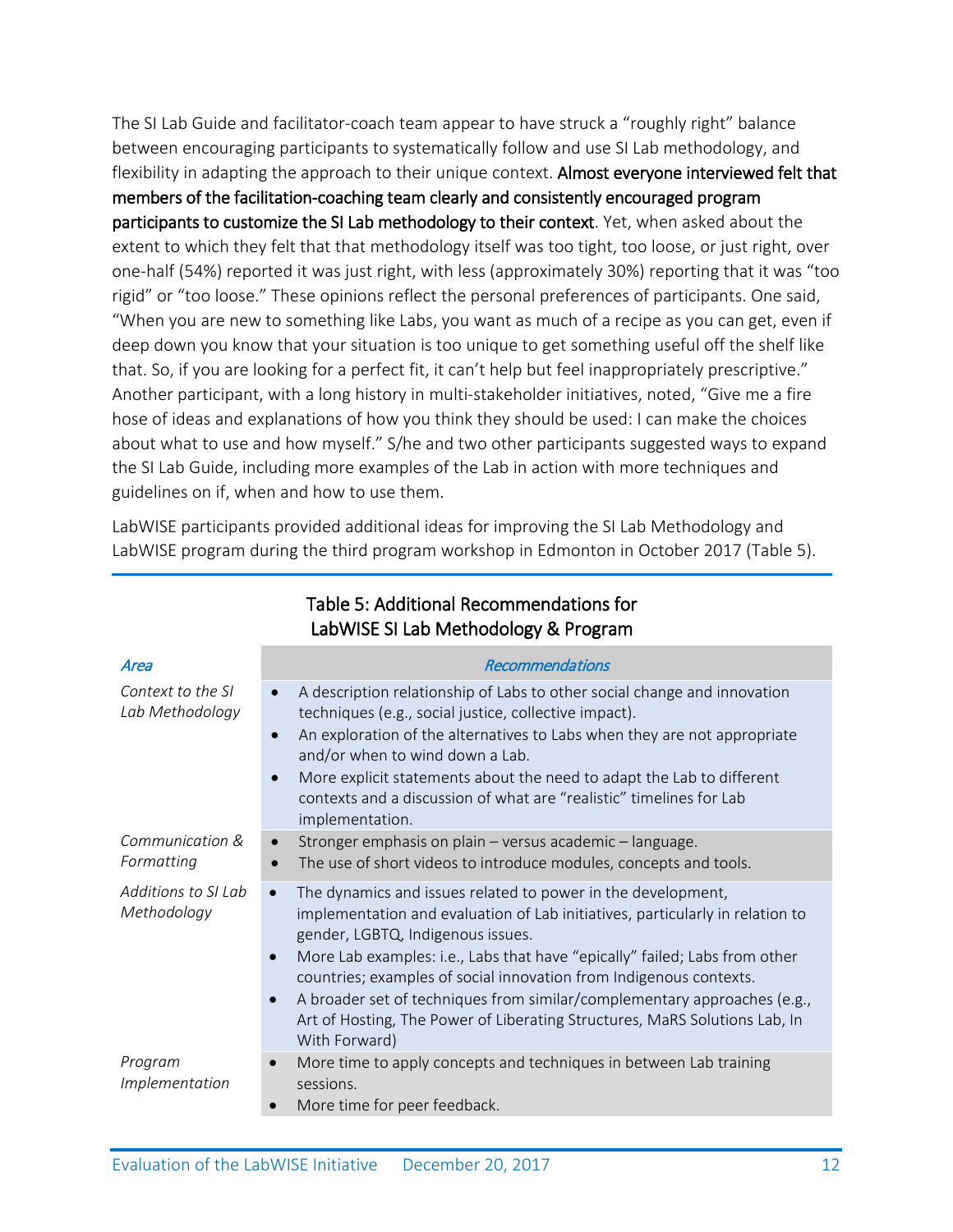*New Capacity Building Elements*

- The creation of an ongoing Community of Practice with other Lab practitioners.
- Expand access to people with expertise on specific topics (e.g., fisheries, homelessness, racism).
- Development of an "on-line" resource kit with various tools and techniques.

# <span id="page-13-0"></span>4.2 Application of LabWISE Methodology

Mid-way through the program, LabWISE teams have managed to **apply** some of the SI Lab ideas and methods in their own practice. Nearly two-thirds (59%) reported that they had employed only a few concepts and ideas in their work, while nearly 30% reported employing "a lot" (29%) or "all of it" (9%). The primary reasons that participants give for not applying the practices more broadly are: (a) they have not yet had the opportunity to do so (often because of the early stage of their Lab) (58%); (b) they lack sufficient financial (19%) or human resources (19%); and/or (c) because some of the ideas and methods are not directly related to their work (19%).

The program is **influencing participants' overall approach** to Labs. Fifteen percent of respondents reported that it had a powerful influence on their Lab; one-third (34%) reported that it had some influence; and nearly one-in-five (19%) say it had a little influence. Only 7% reported that it had no influence at all so far. Given that survey respondents included some participants who decided not to pursue a Lab after the first workshop, the percentage of program completers who experienced some to powerful influence is likely to be higher.

Participants also report a dramatic increase in their **confidence** in designing and delivering a Lab. This includes a doubling in the percentage of participants who reported that their confidence was good or very good (from 26% to 50%) and a 75% reduction in the percentage of people who rated their pre-Lab confidence as poor or very poor (a drop from 52% to 13%).

#### <span id="page-13-1"></span>4.3 Progress on Complex Issues

It is too early to assess the extent to which participation in LabWISE has helped Lab teams make measureable progress on the tough issues they brought to the program. The majority of teams have either elected not to start a Lab at this time or are in still in the development phase.

#### <span id="page-13-2"></span>4.3.1 Prototypes

Despite the fact that most Lab Stewards are still in the development phase, three of the groups have managed to produce prototypes:

- The participants of the Shift Lab (Edmonton) produced three prototypes to address the intersection of racism and poverty that are now being further developed with community partners.
- The organizations in the Food Security Lab (Toronto) have produced five prototypes, three of which are proceeding to more fulsome prototypes or pilot projects.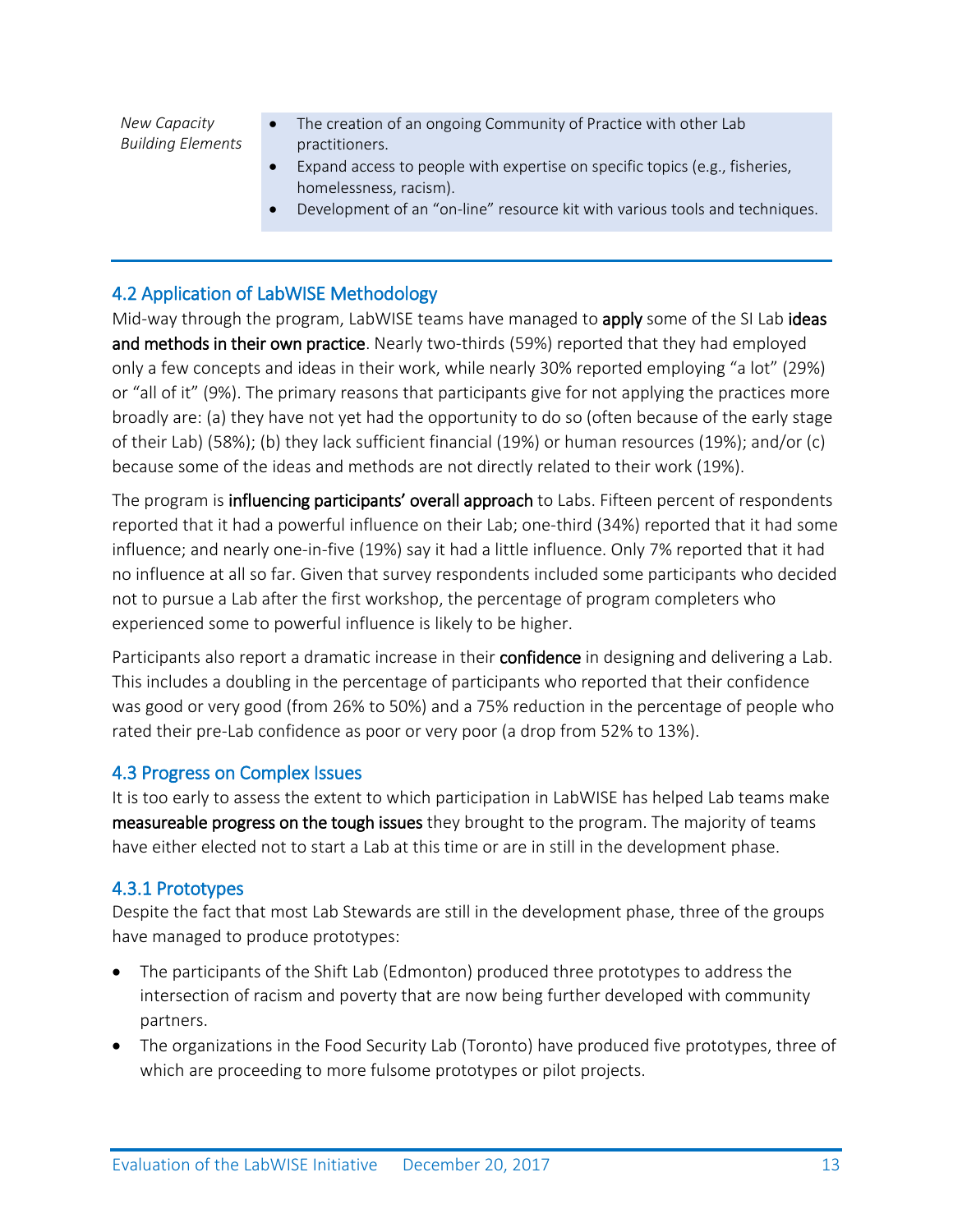• A signature project of the Blue-Thumb Lab (Red Deer) appears to have had a modest impact on an important provincial policy related to water management.

It is important to note that the Shift Lab and Blue Thumb Lab were in the process of developing prototypes before the LabWISE program fully began.

# <span id="page-14-0"></span>4.3.2 Defining Success

Participants surfaced important questions about the definition of success in a Lab. Several argued that improvement on the status complex issue (e.g., better water quality, reduced racism, enhanced food security) is a central measure of success, but that by itself is too narrow to represent all the benefits yielded by Lab processes. Instead, they argued it was also important to include a variety of capacity-building outcomes as well. These include (a) increased community awareness of an issue; (b) new insights about the nature of the challenge and how it might be addressed; (c) new and strengthened networks, partnerships and trustful relationships in the community, particularly amongst people that have not worked together before; and (d) a sense of confidence, commitment and momentum to continue to move forward. "You really need to look at it like a multiple bottom-line," noted one participant.

Next, several participants were careful to point out the dangers of unrealistic expectations or progress. Specifically, they noted that it was inappropriate to expect "magical solutions," "guaranteed" and/or "breakthrough results," particularly within a first year or even the first Lab. "I think we are expecting too much of Labs," noted

Mid-way through the program, LabWISE teams have managed to apply some of the SI Lab ideas and methods in their own practice. Nearly two-thirds (59%) reported that they had employed only a few concepts and ideas in their work, while nearly 30% reported employing "a lot" (29%) or "all of it" (9%).

one experienced social innovator, "and I fear many people will drop them altogether if their unrealistic expectations are not met." "They are just another tool," explained another, "not a magic bullet." Yet a third reflected, "I think sometimes you have to run multiple Labs before you start to uncover transformational ideas … it may not happen right away or in your first Lab."

# <span id="page-14-1"></span>4.3.3 Unintended Outcomes

Participants also pointed out the possibility that Labs could unintentionally produce negative outcomes as well. "I think that Labs can lead to some unwelcome results, such as some participants feeling disrespected or disempowered by the process, or certain innovative ideas or policy proposals could increase the polarization on the issue in the broader community," noted one participant with experience in community development. "I have seen change processes where people get disappointed because they do not see meaningful progress and it becomes extra hard to keep them engaged over the long term," noted another. A third noted, "An innovation is not good or bad, it's just new or innovative: you could actually pick a prototype or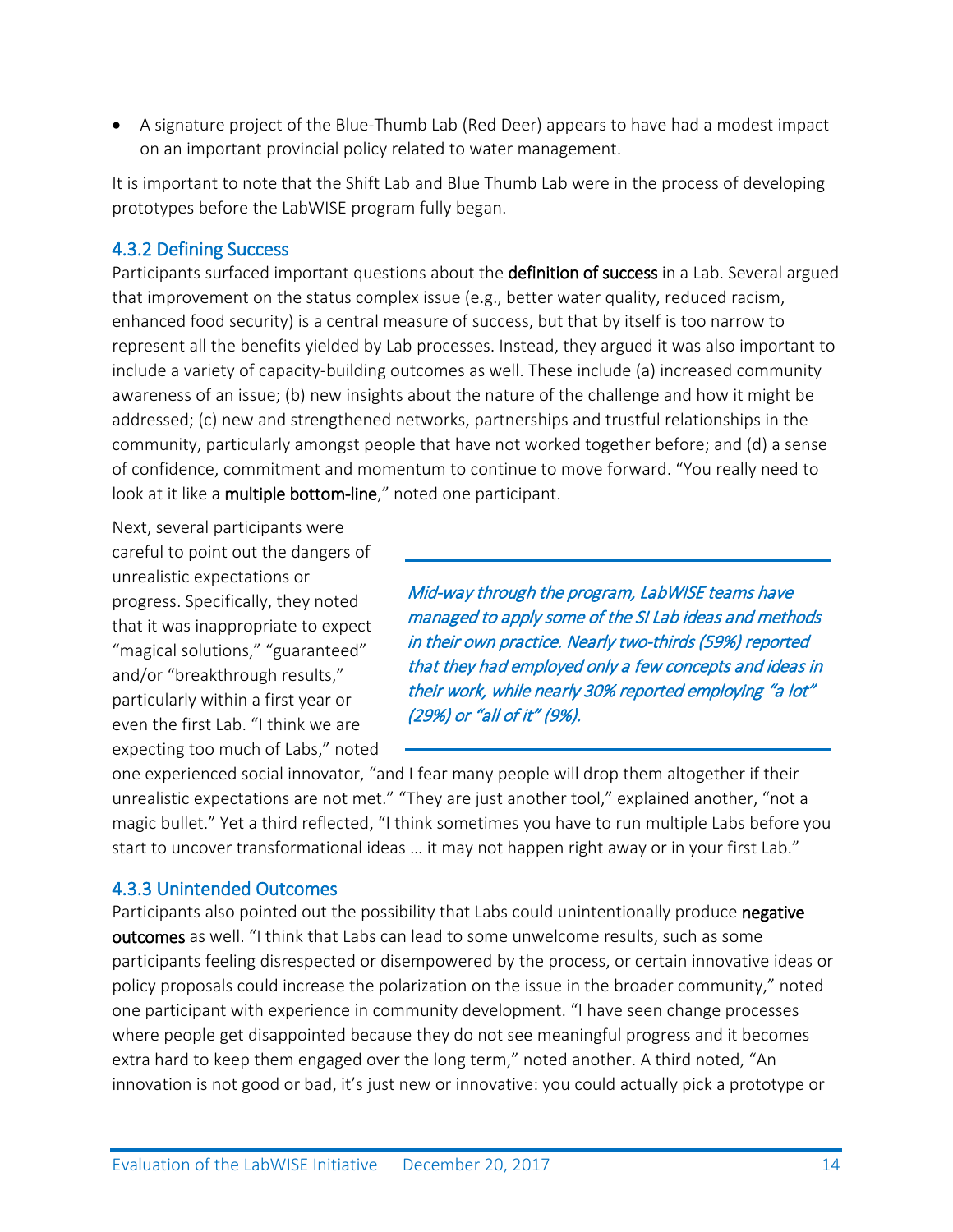new idea that makes the problem worse, like a social marketing campaign to increase the public support on an issue that backfires and gets people all riled up." Any evaluation of a Lab process, therefore, should seek to capture both intended and unintended outcomes.

#### <span id="page-15-0"></span>4.3.4 Satisfaction with Progress

Despite the longer-than-anticipated time to get Labs off the ground, the majority of participants reported that they were satisfied with the progress of their work. Two thirds were either very satisfied (20%) or somewhat satisfied (44%), while the remainder are either uncertain (28%) or dissatisfied (8%). Interviewees identified a variety of barriers to moving more quickly with their work, including the time and energy required to mobilize resources and leaders and to work through the activities and Lab phases. As one participant noted, "No matter how much people don't like hearing this, it takes time to make things like this to work in the real world."

### <span id="page-15-1"></span>4.4 Overall Satisfaction with LabWISE

Overall, the majority of participants reported that they were very satisfied (55%) or satisfied (29%) with the LabWISE **program**, while 16% were uncertain about their level of satisfaction. Nearly 70% of the respondents would definitely (29%) or probably (39%) recommend the program to the colleagues, with the remaining 32% reported "maybe." Some of the factors that influenced participants' willingness to make a recommendation were: (a) whether they feel that the colleague is ready for the program; (b) the nature of their complex challenge and its suitability for Lab; (c) what might be offered in a future LabWISE program; and (d) the Lab participant's level of satisfaction with the program after its completion.

# <span id="page-15-2"></span>4.5 Reflections on Innovation Labs in General

Some program participant identified questions that they had about Social Innovation methodology that relate to the emerging field of Change Labs overall.

# <span id="page-15-3"></span>4.5.1 Clarify the Role & Niche for Labs

While the Change Lab is a promising new approach to tackling complex issues, it is only one of many approaches in the field of social change. This surfaces questions about the role and niche of Labs in a more comprehensive approach to tackling tough problems:

- How can Labs be employed as part of (or alongside) other approaches to social change, such as social justice initiatives, grass roots community development, collective impact efforts, policy advocacy?
- When is a Lab a good fit for a complex issue? When can it be counterproductive?
- What kind of results can be reasonably be expected through a Lab?

#### <span id="page-15-4"></span>4.5.2 Go Deeper

While the general elements of Change Labs are becoming clear, there are number of deeper questions about the design and implementation that participants felt were not fully addressed in the program (and possibly amongst other Lab practitioners). These include: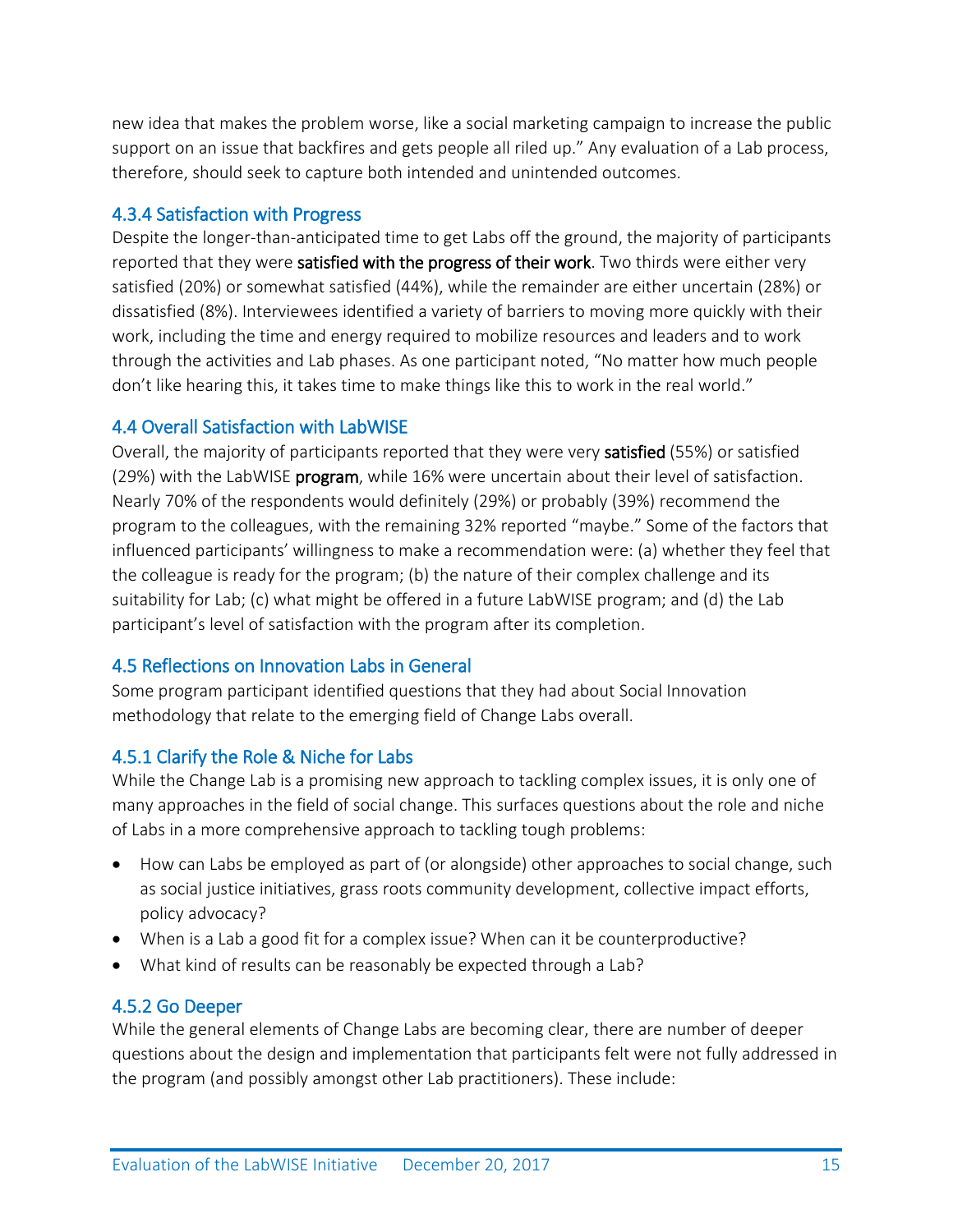- Are Labs meant to be one-off initiatives or platforms for multiple cycles of system analysis and experimentation?
- How can Labs prototype social rather than technical interventions?
- What are the minimum specifications– key processes, skills and resources that must be included in the Lab in order for it to be successful?

# <span id="page-16-0"></span>4.5.3 Explore Scaling

Most innovation Labs appear to focus primarily on the upstream process of social innovation. This includes using participatory processes to develop a deeper understanding of the systemic nature of complex issues as create experimental initiatives to surface, test and adapt promising solutions. This raises the following questions:

- Should Labs also systematically facilitate the downstream process of scaling successful experiments? What are the arguments for and against extending the scope of the Labs to include scaling?
- When should an innovation be scaled? What are the criteria?
- How can Labs help social innovators scale their successful experiments?

# <span id="page-16-1"></span>4.5.4 Improve Evaluation

The process of evaluating LabWISE program uncovered a number of different insights and questions that can be useful for evaluating Labs in general:

- What are the different types of key results to emerge from Labs (e.g., progress on the issue, enhancing community capacity)?
- What is a reasonable expectation for the pace and scale of outcomes?
- How can Lab evaluations seek to track both intended and unintended outcomes?

# <span id="page-16-2"></span>4.5.5 Expand Investment

The specific successes and challenges faced by LabWISE stewards in securing and managing resources for their own Labs represented the larger questions about how to create a more supportive eco-system of investment in Canada. These questions include the following:

- What kinds of resources are required to ensure Labs are successful?
- What are the sources of such resources, both in terms of types (e.g., in-kind, financial) and source (e.g., government, non-profit, academic)?
- What types of administrative practices strengthen and weaken Labs? (e.g., accountability, timing of disbursements, procurement practices)?
- What types of resources currently exist to invest in Labs? How can they be expanded and made more accessible?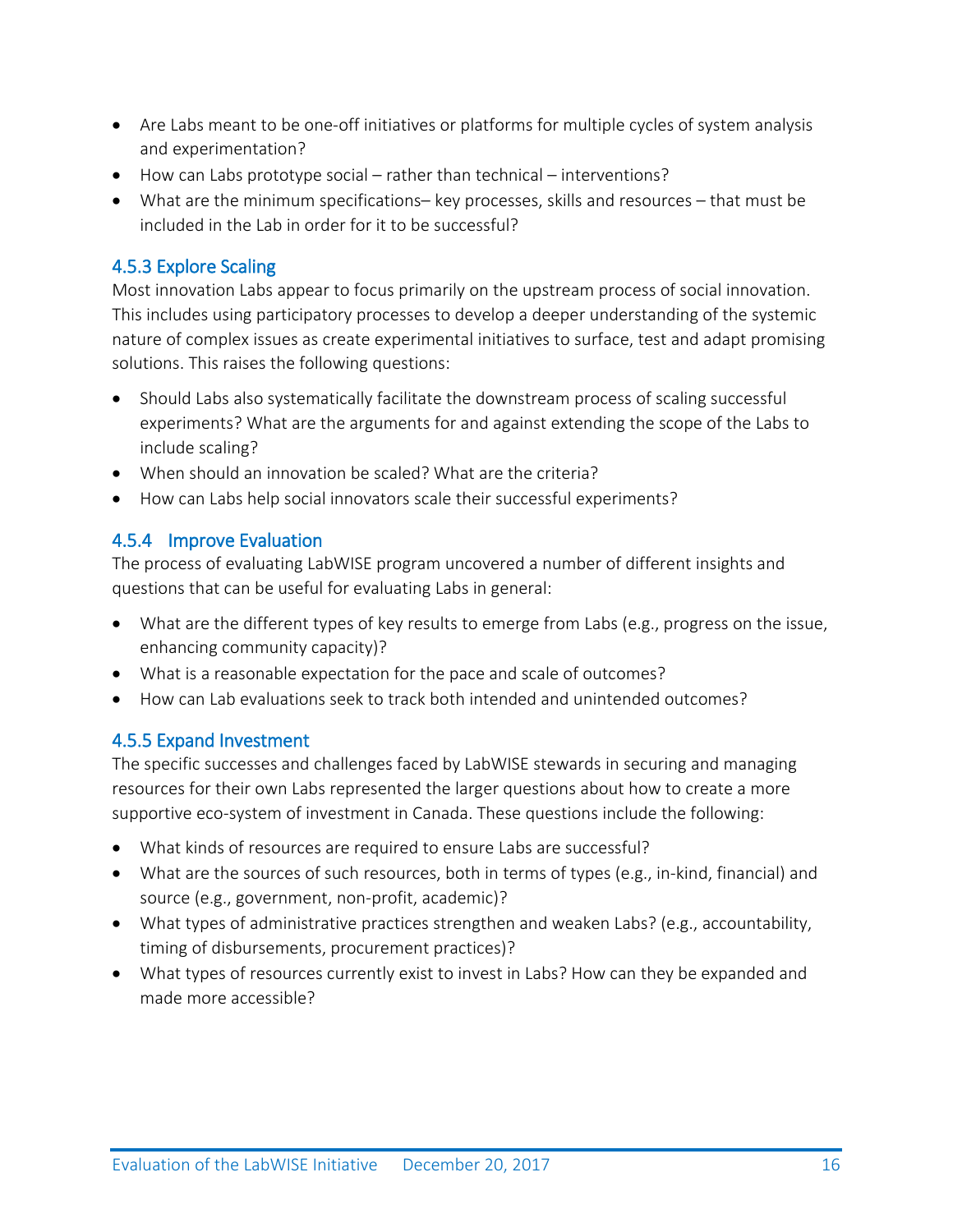<span id="page-17-0"></span>**5. Conclusions**<br>While the evaluation of the LabWISE did not include a post-program follow-up assessment of participants' reflection, activities and results, the evaluation findings at the end of the program are clear enough to draw a number of conclusions about the program as well as the SI Lab methodology.

# <span id="page-17-1"></span>5.1 LabWISE helped participants build capacity.

Participants reported that they gained new knowledge and confidence about if and how to employ Lab ideas and practices in their work.

### <span id="page-17-2"></span>5.2 LabWISE 2.0 can be strengthened.

This was a first iteration of the program, and participants and facilitators-coaches surfaced a number of major and minor recommendations that can inform the next iteration of the LabWISE program and/or other capacity-building measures.

### <span id="page-17-3"></span>5.3 The SI Lab methodology is relevant and useful.

While the program was not a fulsome "beta" test of the SI Lab methodology (this would require participating groups to agree to implement the entire SI Lab methodology over a longer period of time) participants are largely supportive of its main concepts, phases and practices and are employing many of these in their work.

#### <span id="page-17-4"></span>5.4 The SI Lab methodology can be improved.

Lab participants and stewards provided a number of useful and reasonable suggestions for how to upgrade the model currently laid out in the Lab Guide.

# <span id="page-17-5"></span>5.5 The LabWISE is a contribution to the field of social innovation.

Many of the insights and questions surfaced about the LabWISE program and SI Lab methodology (e.g., What are minimum specifications for a Lab?) are relevant to the emerging field of Change Labs in Canada and beyond.

<span id="page-17-6"></span>**6. Recommendations**<br>This section provides a number of recommendations on how to improve the SI Lab methodology, the LabWISE program, and emerging field of change labs.

# <span id="page-17-7"></span>6.1 The SI Lab Methodology

#### <span id="page-17-8"></span>6.1.1. Upgrade Format

The next iteration of the SI Lab Guide could be restructured to include (a) a smaller up-front guide focused on the general ideas and phases of the Lab, and (b) a larger set of appendices which include (even more) SI Lab tools, with additional insights on if and how they might be used, with examples of their application where and when possible.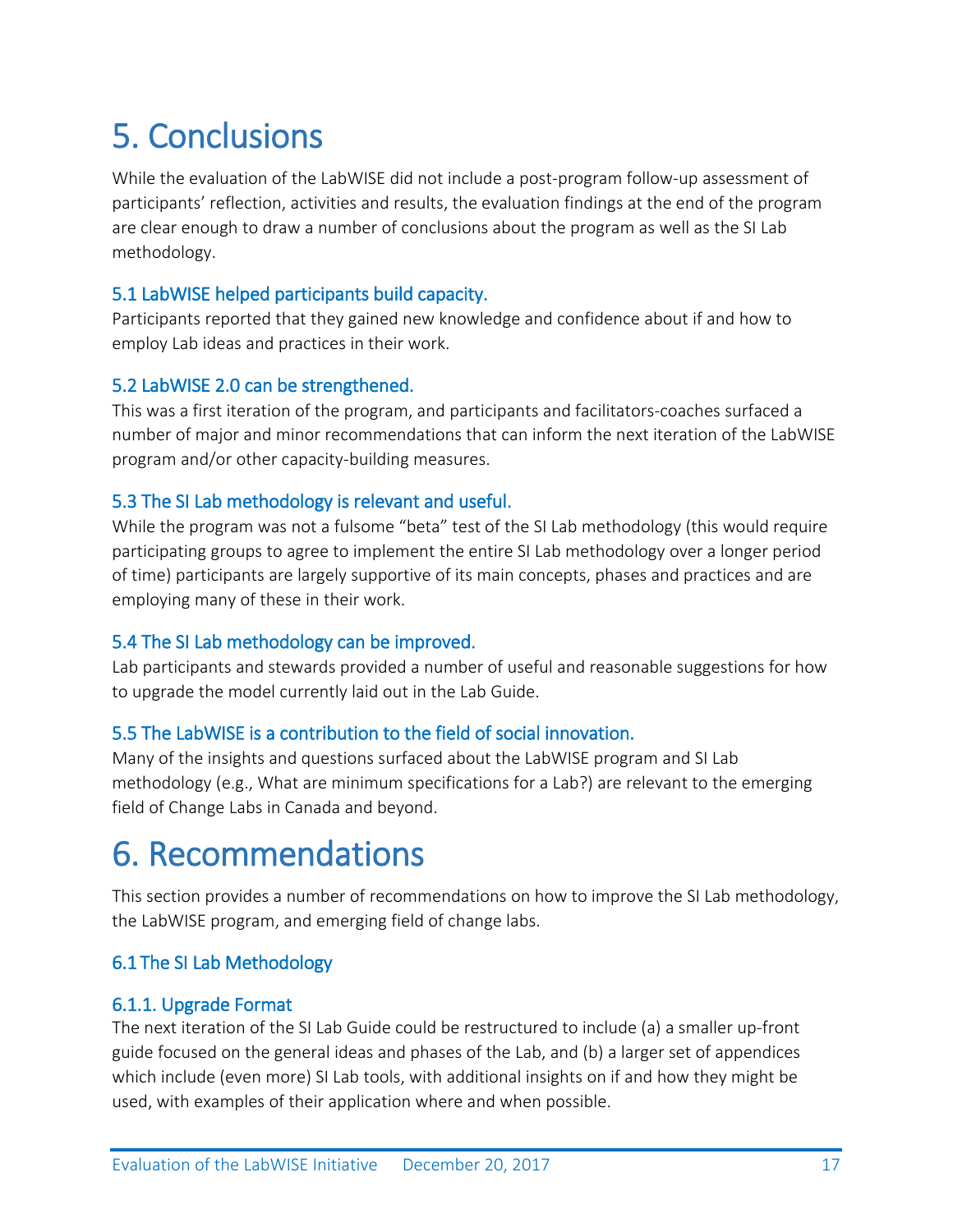#### <span id="page-18-0"></span>6.1.2 Expand Content

The next iteration of the SI Lab Guide could be expanded to cover the issues or questions that were not (fully) covered in the current edition. Some of these are other experimental methods beyond prototypes; evaluation; and material related to scaling successful experiments. It might also include a review of if and how Labs might be part of – or work alongside – other change processes, such as social justice initiatives, collective impact, etc.

#### <span id="page-18-1"></span>6.1.3 Clarify Minimum Specifications

The next iteration of the SI Lab methodology should include some recommendations on which parts of the model are considered "minimum specifications" and which areas are open to local variation. This includes which elements of the methodology are core to the approach (e.g., framing the complex issues, select workshops) and which elements are open to variation (e.g., use of the Nemesis Exercise). This description would also include some suggestions about the minimum budget and skill set required to carry out a Lab.

### <span id="page-18-2"></span>6.1.4 Include a Greater Diversity of Examples

The next iteration of the SI Lab Guide and workshops should include more examples to illustrate key concepts, phases and techniques of the SI Lab methodology. Many of these can be drawn from the experiences of the LabWISE team, as well as the experiences of LabWISE participants. There should also be an effort to include case studies from the international experience and Indigenous communities.

#### <span id="page-18-3"></span>6.1.5. Embrace Diverse Cultural & Indigenous Perspectives

The next iteration of the SI Lab Guide (and capacity-building sessions) should be designed in a way that integrates the diverse perspectives, knowledge and practices that exist in Canadian communities, with a special emphasis on Indigenous people. This might include embedding such paradigms and approaches into (a) the content of the SI Lab methodology, (b) the design of capacity building workshops and coaching, as well as (c) guidelines on how Lab practitioners can acknowledge and work with such diversity in their own labs.

# <span id="page-18-4"></span>6.2. The LabWISE Program

#### <span id="page-18-5"></span>6.2.1 Seek Fit-for-Purpose Design

The multi-purpose design of the LabWISE program was useful for testing a wide variety of issues about the program and SI Lab methodology with a diverse group of people and organizations. This was a very useful and learning-rich way to proceed with the first iteration of a program.

The next iteration of LabWISE should consider employing a tighter fit-for-purpose design. This means settling on a clear intent and target group, and then designing workshops, coaching, resources and program timelines that "fit" that purpose. For example:

• Intent of Program: Is it general capacity-building or beta test of SI Lab methodology?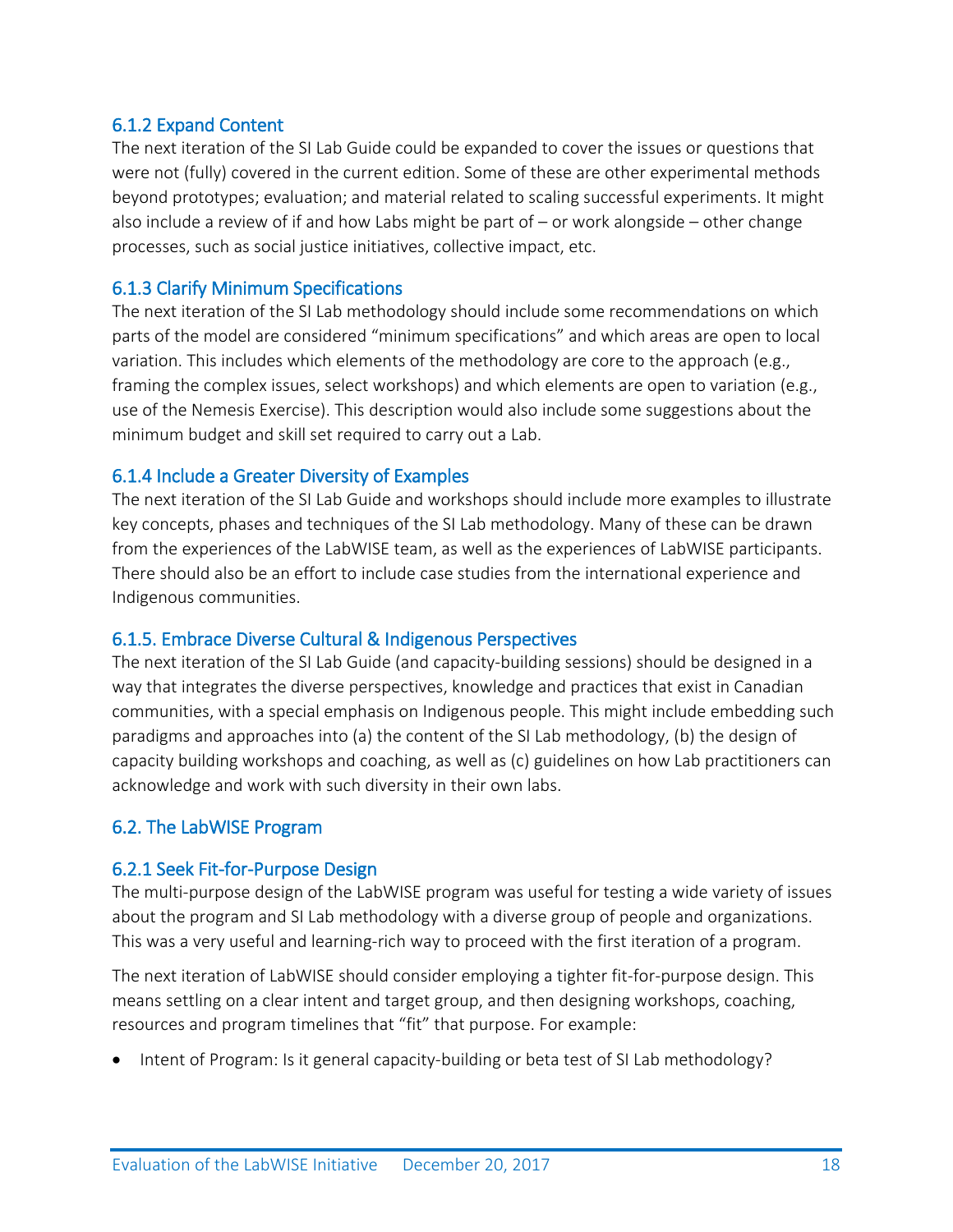• Target Group: Is it to be open to any group interested in Labs or targeted to (a) specific organizations (e.g., post-secondary), (b) specific issues (e.g., water quality, poverty), (c) community (e.g., Indigenous), or (d) region (e.g., western Canada)?

A fit-for-purpose design surfaces the possibility of multiple combinations of intent and target groups, each with their own design implications. A program to build the capacity of post-secondary institutions, for example, would look very different from one designed to more fully test the SI Lab methodology for groups trying to reducing homelessness. Both would differ significantly from a program designed to develop a Lab model that reflects the content, world views, and approach of Indigenous communities living in urban communities. (See diagram, next page.)

# Fit-for-Purpose: An Example

Interviews were held with representatives of post-secondary organizations that participated in LabWISE. These interviews surfaced a number of ways in which the program could be customized to reflect the context of universities and colleges. Some of the suggestions from participants include:

#### Involve Students

• "It would be ideal to involve students in this process…. That would open up funding for me that I can't get if it's just training for me and my colleagues."

#### Align with Academic Rhythms

- "How can we embed or align Lab processes into [annual] academic planning cycles and research initiatives?"
- "If I am going to get a student to help with research, I almost need to know the year before so I have time to recruit, engage and prepare them."

#### Develop A Lab Specific Research Program

- "How do we create a research program based in social innovation?"
- "The academic literature on Labs is quite low, beyond what Francis [Westley] has published. We can participate in this. There are SSHRC grants for community-based research, so why not for Labs?"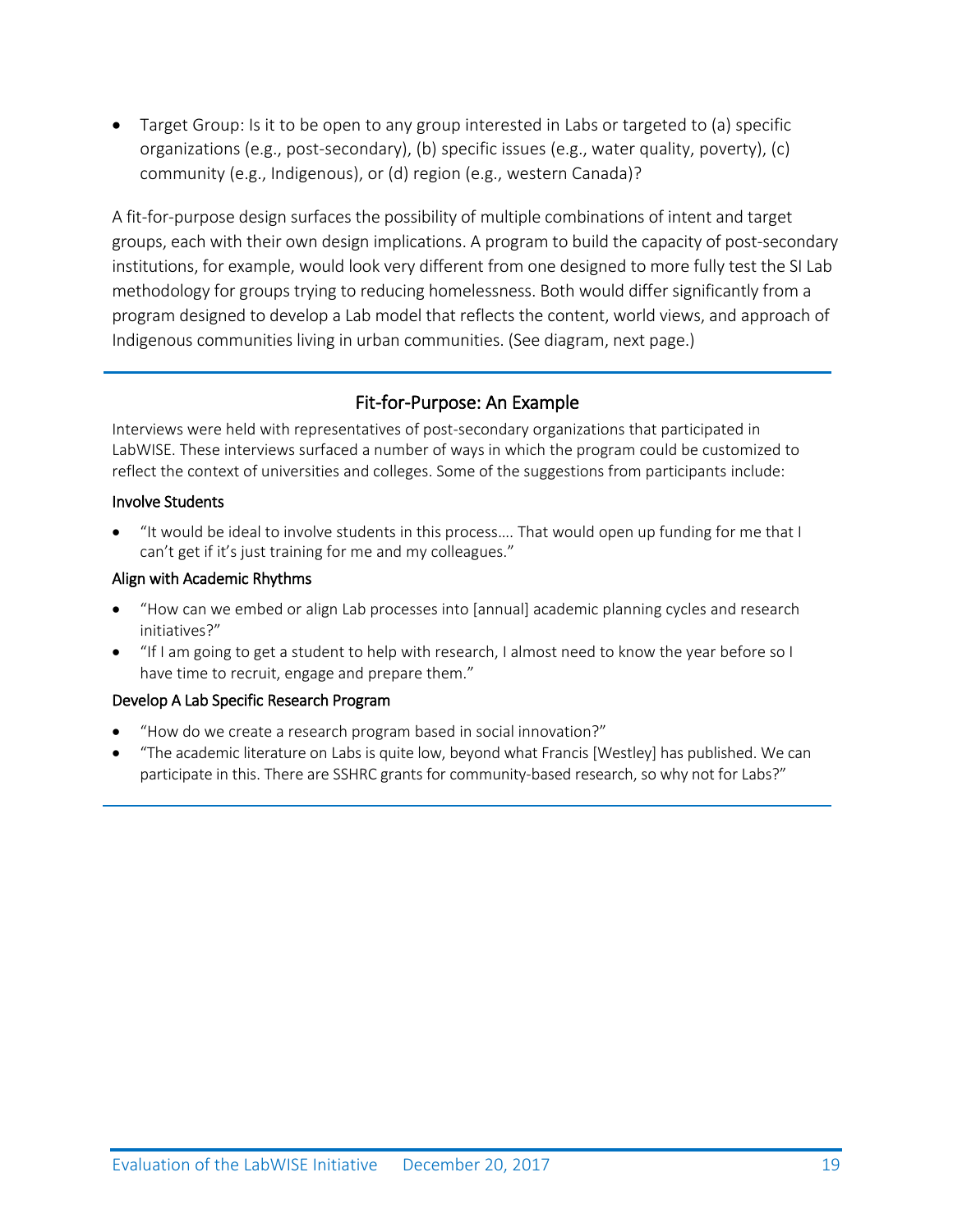# Diagram: Fit for Purpose Design

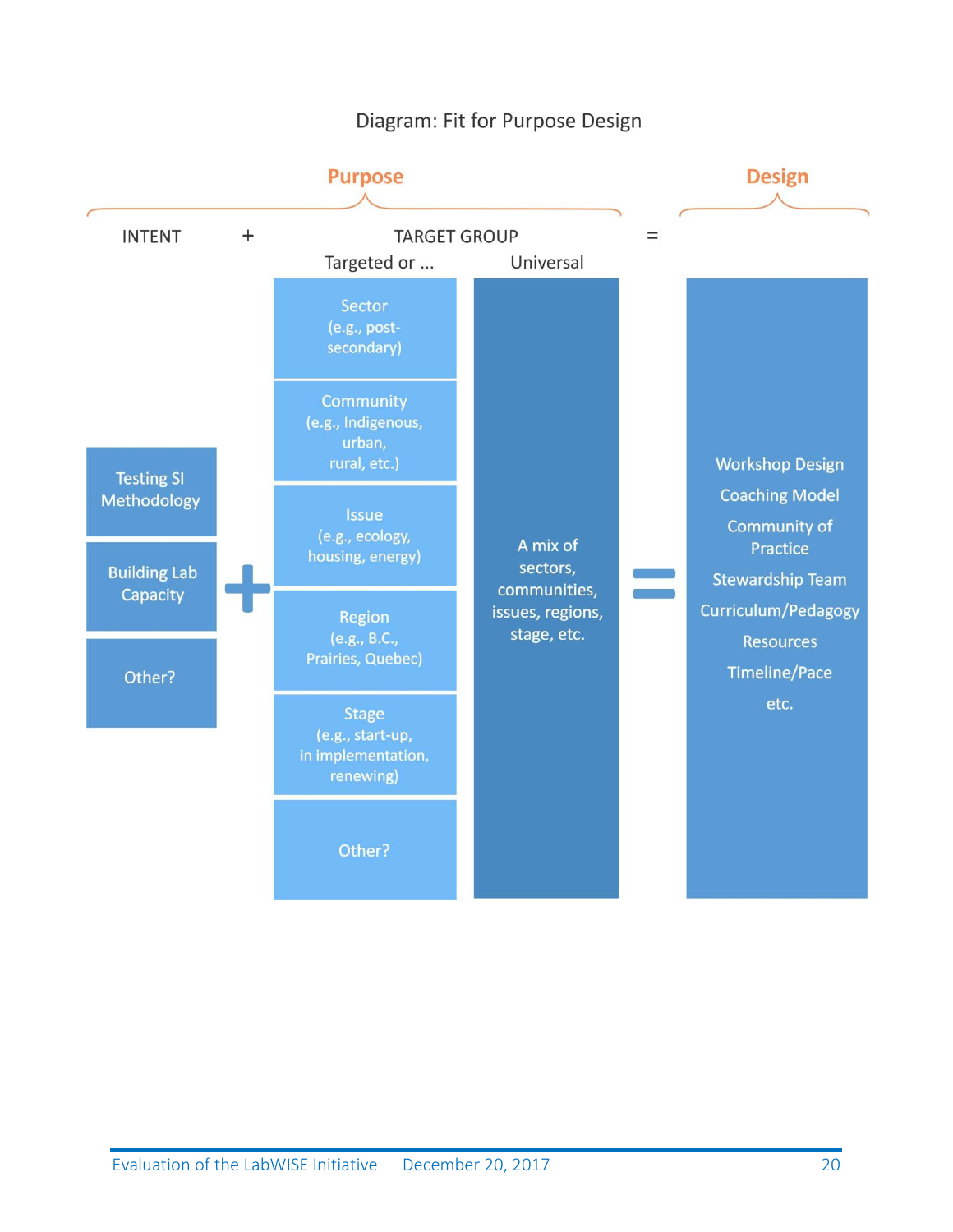### <span id="page-21-0"></span>6.2.2 Target Lab Facilitators versus Lab Teams

Future capacity building efforts should consider targeting Lab Facilitators rather than Lab Teams. This suggestion is based on an observation by Frances Westley about the manner in which Developmental Evaluation (DE) was introduced into Canada.

*If you look at the way that Developmental Evaluation emerged in Canada, it was introduced by having Michael Quinn Patton train promising Developmental Evaluators working on real projects, using a community of practice model. They improved their skills, engaged a lot of organizations in DE, and helped further develop the methodology, which Michael then continued to develop over time. Now, Canada has large network of good Developmental Evaluators. The key was building the capacity of evaluators, facilitators and trainers, rather than organizations using DE. If we built on this lesson, that means we'd target Lab facilitators for capacity-building over the longer term, not specific lab groups working on specific Lab initiatives.*

The advantage of focusing on Lab facilitators is that the capacity which they develop is more likely to be fully developed and broadly used over time in multiple Labs. By contrast, Lab teams eventually may only complete one Lab.

#### <span id="page-21-1"></span>6.2.3. Integrate Skills Development

Future capacity-building efforts could complement the knowledge-building emphasis of the program with a stronger skills-building component. Its purpose would be to help participants apply the ideas and methods in practice. "I get the main ideas," mentioned one participant in an interview, "but I need to develop the capacity to employ them. I have never facilitated prototyping or systems mapping before." There are a variety of ways to do this, including a greater use of applied learning techniques, such as Lab participants developing a systems map or prototype together.

#### <span id="page-21-2"></span>6.2.4. Add Pre & Post Program Coaching

Future capacity-building efforts should provide would-be participants with formal coaching before the program. This would include an introduction to the Lab process and support to assess the fit of a Lab to their work and their readiness to undertake a Lab. Post-program coaching would assist participants with the ongoing challenges of implementation, adaptation and evaluation.

#### <span id="page-21-3"></span>6.2.5 Establish a Community of Practice

Lab participants expressed a great appreciation of peer-to-peer learning in the program. Future capacity-building efforts therefore could include a more intentional focus on facilitating a community of practice (CoP) for the purpose of building capacity and Lab models. It would involve hosting periodic, face-to-face events (e.g., shared teleconference calls, bilateral meetings) among former and future Lab teams.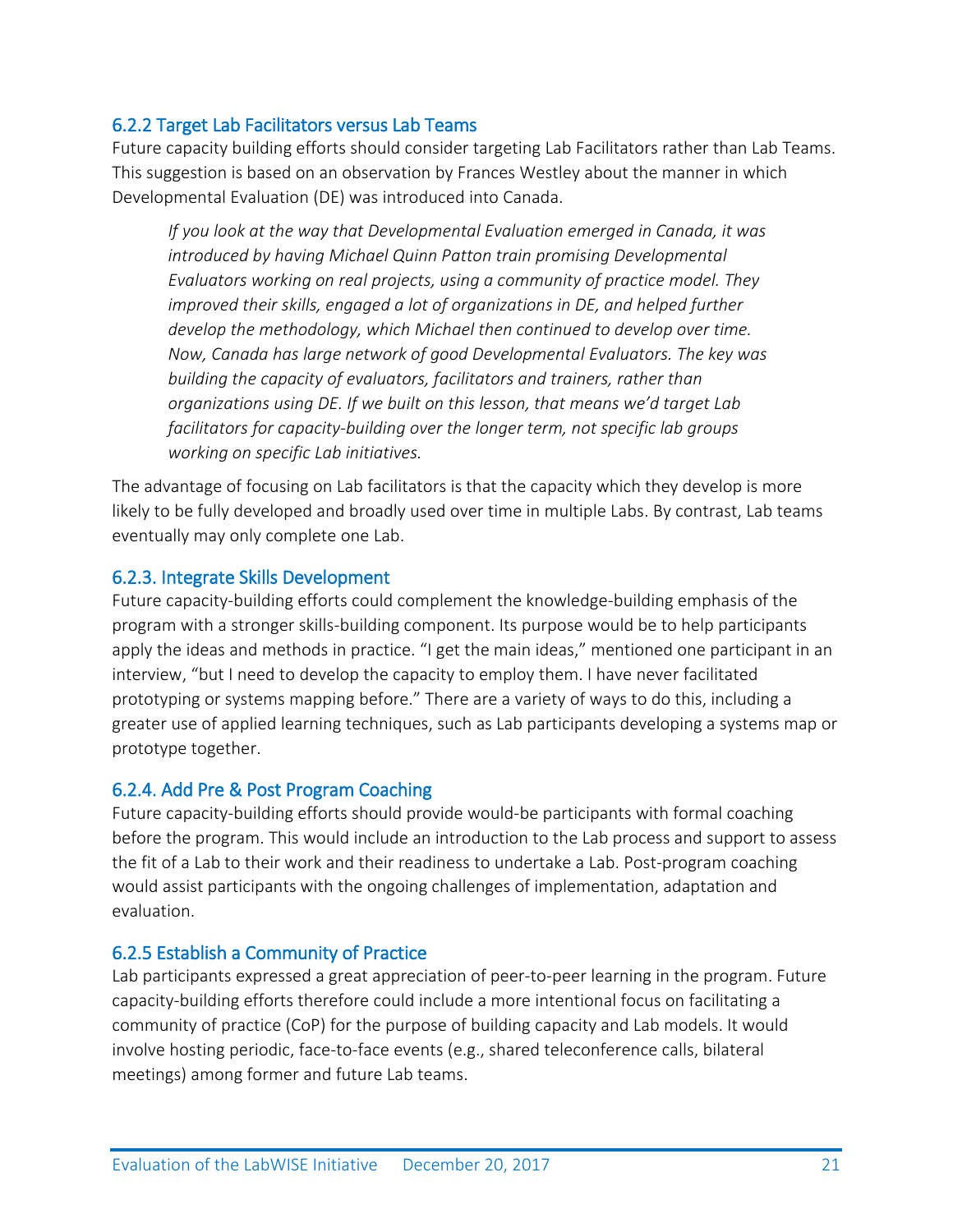### <span id="page-22-0"></span>6.2.6 Expand Financial Resources

The next iteration of the LabWISE program could pay greater attention to helping Lab participants secure sufficient resources to explore, develop and implement a Lab. Many Lab participants reported that they were spending more time than they expected mobilizing resources to launch their Lab while others felt that they were implementing a relatively weak Lab because they lacked the resources to do a more fulsome job.

# <span id="page-22-1"></span>6.3 The Field of Innovation Labs

### <span id="page-22-2"></span>6.3.1 Share the SI Methodology and Evaluation

The LabWISE team and sponsors can contribute to emerging field of Change Labs by disseminating the SI Lab methodology and evaluation of LabWISE through the various networks focused on social innovation in Canada, the United States and beyond.

### <span id="page-22-3"></span>6.3.2 Compare Lab Models

While the emergence of different lab models in Canada – e.g., MaRS Solution Lab, Co-Lab, Social Innovation Lab, Social Lab – offers practitioners a wide range of choices about which approach to choose, it provides them little guidance about which approach  $-$  if any  $-$  they should choose. The sponsors and Lab team of the LabWISE program could work with practitioners of other Lab models to more systematically compare the similarities and differences of each other's approach, assess their relative strengths and limitations, and clarify the conditions under which each approach would be useful or not. Not only would the product of such an effort be useful to on-the-ground practitioners, the process might surface ways that advocates of each approach could improve their own model.

# <span id="page-22-4"></span>6.3.3 Build Shared Practices

The LabWISE evaluation surfaced a number of practice gaps in the SI Lab methodology that *may* well represent gaps in other Lab models. Some of these include:

- The different approaches to prototyping, particularly less-technical, more social innovations,
- The questions, methods and indicators used to evaluate Labs, including prototypes specifically, and Labs in general,
- The options for integrating Indigenous ways of knowing and change processes (which are critical to use in Indigenous settings) enrich the Lab approach, and contribute to the work of reconciliation between Indigenous and non-Indigenous communities in Canada,
- The different types of functions, roles and expenses for Labs that help practitioners begin to develop budgets for the work.

The specific priorities of a shared practice building agenda could emerge from some of the activities described in 6.3.2.